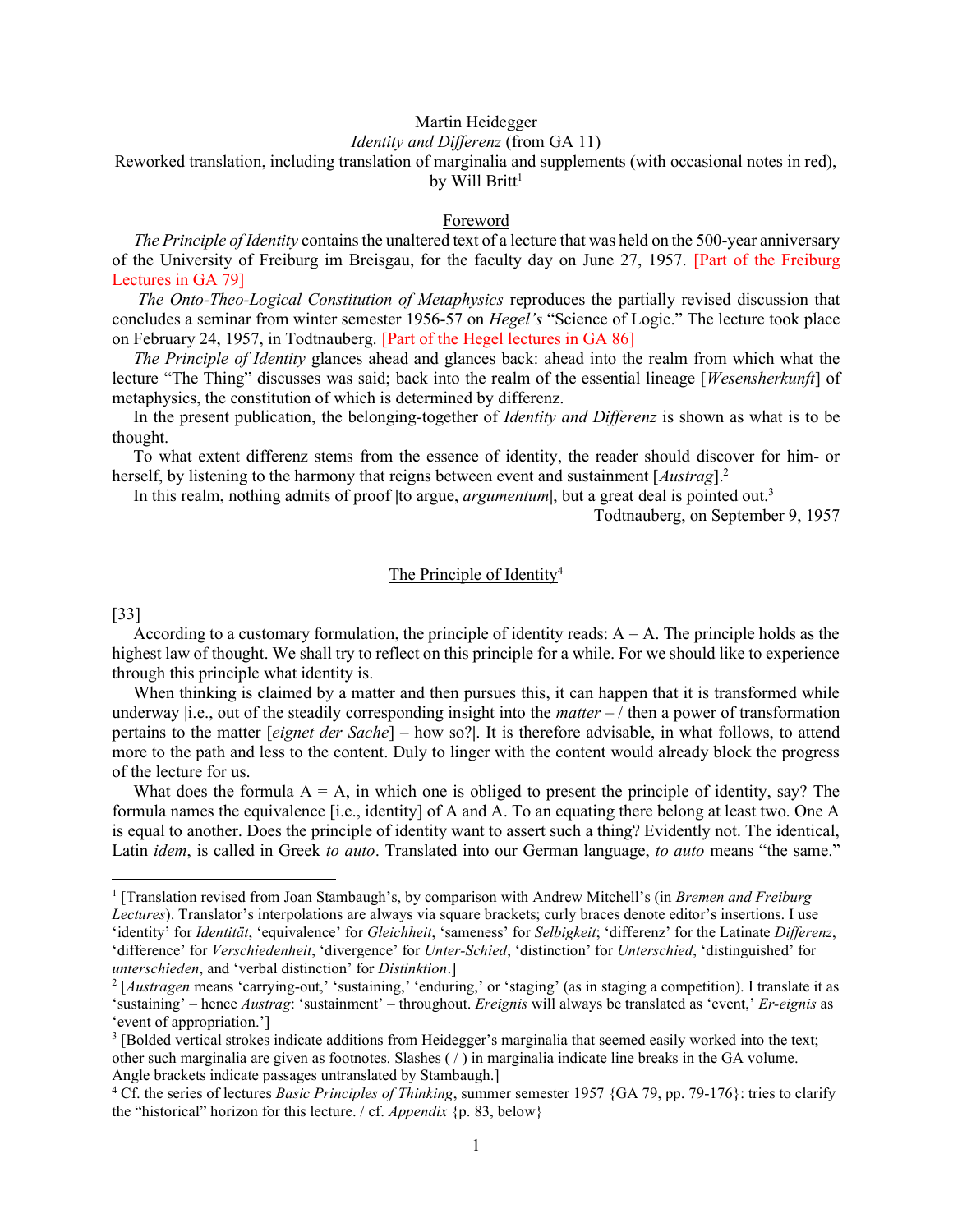When one continually says the same – for example: "the plant is a plant" – one speaks in a tautology. For something to be able to be the same, one is always enough. Two are not required, as they are for equivalence.

The formula  $A = A$  speaks of equivalence. It does not name A as the same. The customary formulation of the principle of identity thus conceals precisely what the principle is trying to say: A is A, i.e., every A is the same as itself.

 While we are circumscribing the identical in this fashion, there echoes an old word by which Plato makes the identical perceptible, a word that points back to one still older. In the dialogue The Sophist, 254d, Plato speaks of *stasis* and *kinesis*, of standstill and change [*Umschlag*]. Plato has the stranger say at this place: oukoun autōn hekaston toīn men duoīn heteron estin, auto d' heautōi tauton.

"Now it is indeed for you that each of the two is another, but itself

#### [34]

the same as itself."<sup>5</sup> Plato says not only: *hekaston auto tauton*, "each itself the same," but says *hekaston* [...] heauto i tauton, "each itself to itself the same."

The dative *heautōi* means: each thing is itself given back to itself, each self is the same – namely, for it itself, with it itself. Our German language, like the Greek, offers the advantage of making clear the identical with the same word, but doing this in a juncture [*Fuge*] of its different forms.

 Accordingly, the more fitting formulation of the principle of identity, A is A, says not only that every A is itself the same, but rather that every A is itself the same with itself. In sameness lies the relation of the "with," hence, a mediation, a binding, a synthesis: the unification into a unity. Thus it comes about that, throughout the history of Western thinking, identity appears in the character of unity. But this unity is by no means the bland emptiness of that which, in itself relationless, persists in monotony. Nonetheless, to get to the point where the relationship of the same with itself comes to the fore – the relationship reigning in identity, echoing already from early on, decided and cast as this mediation – indeed, for even an accommodation<sup>6</sup> to be found for this shining forth of mediation within identity, Western thinking required more than two thousand years. For only the philosophy of speculative idealism, prepared by Leibniz and Kant, established through Fichte, Schelling, and Hegel an accommodation |(the realm)| for the essence of identity as in itself synthetic. This cannot be shown here. Just one thing is to be retained: since the epoch of speculative idealism, it remains forbidden for thinking to represent the unity of identity as sheer monotony, and to disregard the mediation reigning in this unity.

#### [35]

Where such representing and disregarding happen, identity is only abstractly represented.

Even in the improved formula "A is A," only an abstract identity |what is abstractly identical| comes to the fore. Does it get that far? Does the principle of identity really assert anything about identity? No, at least not immediately. The principle far rather already presupposes what identity means and where it belongs.

 How do we obtain any information about this presupposition? The principle of identity gives it to us, if we listen carefully to its basic tone, if we sensitively pursue [*nachsinnen*] that basic tone instead of just thoughtlessly |carelessly [leicht-sinnig]| mouthing the formula "A is A." The principle really says [eigentlich lautet]: "A is A." What do we hear? With this "is," the principle tells us how every being is, namely: it itself the same with itself. |The transition is rushed| The principle of identity speaks of the being of beings. As a law of thought, the principle holds only insofar as it is a law of being, which reads: to every being as such there belongs identity, the unity with itself.

 Heard in its basic tone |principal tone|, what the principle of identity asserts is exactly what the whole of Western European thought thinks, namely: the unity of identity<sup>7</sup> forms a basic trait in the being of beings.  $|on - hen / hen$  panta Everywhere, wherever and however we comport ourselves toward beings of every kind, we find ourselves claimed by identity. If this claim did not speak, then beings would never be capable

<sup>&</sup>lt;sup>5</sup> "Now it is the case for you that each of the two (others) is indeed an other, but itself the same as itself." "Now it is the case for you that each is an other than the two, but itself the same as itself." [Cf. Benardete: "Each of them is other than the two, and itself the same as itself."]

 $6$  wherefore "accommodation" – "locality" – listening to... (sheltering)

<sup>&</sup>lt;sup>7</sup> the "unity" that reigns in identity (the unifying one)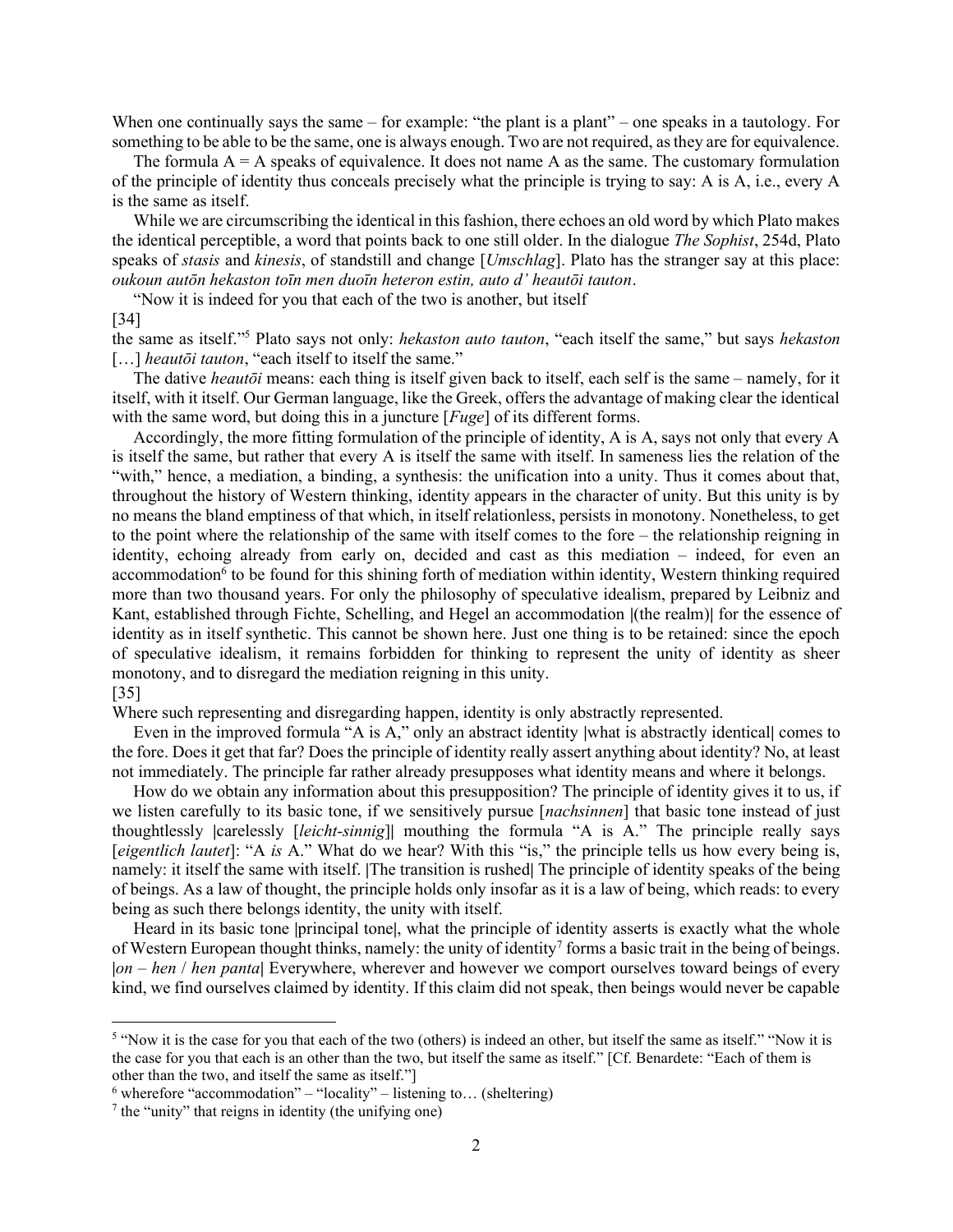of appearing in their being. Consequently, there would also be no science. For were the sameness of its object not guaranteed in advance, science could not be what it is. |It could never come back to the same "object" and thereby remain in the steadiness of its progress.|

### [36]

By this guarantee, research secures for itself the possibility of its work. All the same, the guiding representation of the identity of the object never brings any conceivable use to the sciences. Consequently, what is successful and fruitful in scientific knowledge everywhere consists in something useless. The claim of the identity of the object speaks, whether the sciences hear this claim |properly as such| or not, whether they throw to the winds what has been heard or let themselves be strongly affected by it.

 The claim of identity speaks from the being of beings. But now where the being of beings properly comes to language, in Western thinking at its earliest, namely in Parmenides, to auto, what is identical, speaks there in a sense that is almost overwhelming. One of Parmenides' fragments reads:

### to gar auto noein estin te kai einai. $^8$

"The same, you see, is perceiving (thinking) as well as also being."

 Here what differ, thinking and being, are thought as the same. What does this say? Something entirely other in comparison to what we otherwise know as the doctrine of metaphysics, that identity belongs to being. Parmenides says: being belongs to an<sup>9</sup> identity. What does identity mean here? What does the word to auto, the same, say in Parmenides' fragment? Parmenides gives us no answer to this question. He places us before an enigma that we may not sidestep. We must acknowledge that in the earliest period/the springtime of thinking, long before thinking arrives at a principle of identity, identity itself speaks, namely, in a verdict which rules that thinking and being belong together in the same and from out of this same.

Unexpectedly, we have now already given a meaning to *to auto*, the same. We interpret sameness as belonging together. It is easy to represent this belonging together in the sense of identity as it is subsequently thought and generally familiar to us. What could [37]

prevent us? Nothing less than the principle itself that we read in Parmenides. For it says something else, namely: being belongs – along with thinking – in the same. Being is defined by an<sup>10</sup> identity as a trait of this identity. Contrary to this, identity as it is subsequently thought in metaphysics is represented as a trait of being. Therefore, we cannot want to determine the former identity, which Parmenides names, starting from the latter, metaphysically represented identity.

The sameness of thinking and Being that speaks in Parmenides' fragment comes from farther away<sup>11</sup> than the identity defined by metaphysics on the basis of, and as a trait of, being. |in what way?|

The guiding word in Parmenides' fragment, to auto, the same, remains obscure. We shall leave it obscure. But we shall at the same time take a hint from the fragment at whose opening the word stands.

 Meanwhile, however, we have already fixed the sameness of thinking and Being as the belonging together of the two. That was rash, maybe compelled. We must reverse that rashness. We can do so insofar as we do not consider the belonging together of which we have spoken as the ultimate or even the only authoritative interpretation of the sameness of thinking and Being.

If we think of belonging together<sup>12</sup> in the customary way, as the word's emphasis already indicates, the sense of 'belonging' is determined by 'together,' i.e., by |the| unity |that plays in it|. In that case, 'to belong' means as much as: to be assigned to and placed into the ordering of a 'together,' arranged within the unity of something manifold, placed together into the unity of a system, mediated by the unifying middle of a standardizing synthesis. Philosophy represents this belonging together

### [38]

as nexus and connexio, as the necessary knotting of the one with the other.

<sup>&</sup>lt;sup>8</sup> the different translations, i.e., interpretations of this fragment

<sup>&</sup>lt;sup>9</sup> the

 $10$  the

 $11$  pro-venance/lineage [*Her-kunft*]

<sup>&</sup>lt;sup>12</sup> Cf. Leibniz; additionally, "On the Essence of Ground," in *Pathmarks* (GA 9)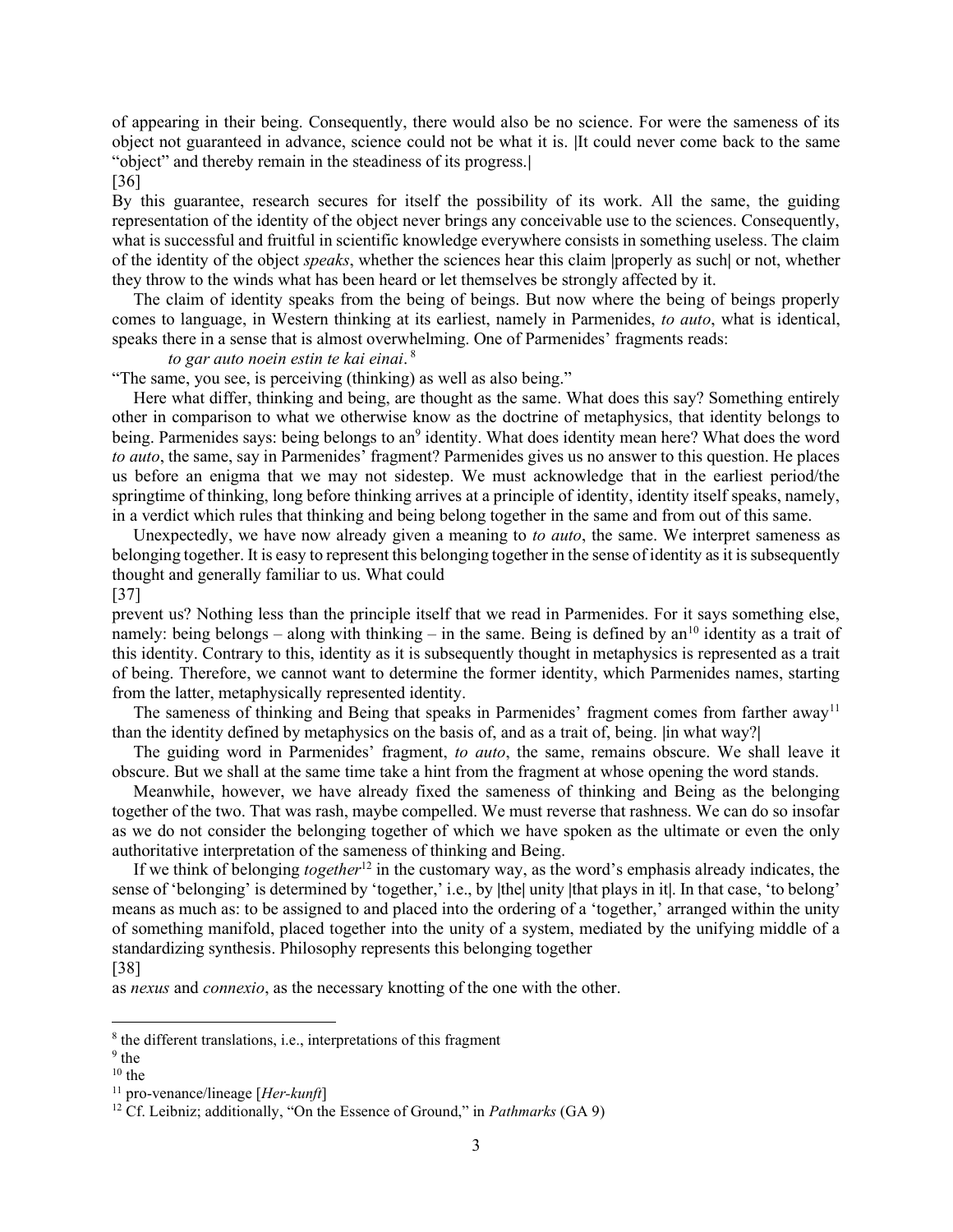Belonging together, however, can also be thought of as belonging together. That wants to say: the together is now defined from the belonging. Of course, here it still remains to be asked what 'belong' then means, and how from it |the latter| the 'together' proper to it is first determined. The answer to these questions lies closer to us than we imagine, but it does not lie at hand. Enough for now, if by means of this reference we note the possibility of no longer representing belonging in terms of the unity of the together, but rather of experiencing this together from belonging. Yet does the reference to this possibility not exhaust itself in an empty play on words, fabricating something that lacks any purchase in a verifiable state of affairs?

So it looks, until we look more keenly and let the matter [or the thing: *die Sache*] speak.

The thought of a belonging together in the sense of *belonging* together arises from the perspective on a state of affairs already mentioned. It is, of course, on account of its simplicity that it is difficult to keep in view. Meanwhile, this state of affairs comes readily nearer to us, if we attend to the following: with the elucidation of belonging together as belonging together, we already had, according to Parmenides' hint, thinking as well as also being, and thus what belongs to one another in the same.

If we understand thinking as the distinction of the human being, then we meditate on a *belonging* together that concerns the human and being. Immediately, we see ourselves gripped by questions: What does being mean? Who, or what, is the human being? Everybody easily sees that without a sufficient answer to these questions we lack the foundation upon which we can compose something reliable about the belonging together of the human and being.

 As long as we question in this way, however, we remain confined within the attempt to represent the together of the human and being as a

#### [39]

coordination [Zuordnung] and to arrange and explain this coordination starting either from the human or from being. With this attempt, the traditional concepts of the human and being form the footholds for the coordination of the two. |The human and being as two present-at-hand things, extant for themselves, which are supposed to be placed together after the fact and submitted to a coordination.|

 How would it be if, instead of representing, undeterred, a mere coordination of the two in order to produce their unity, we were for once to attend to whether and how a belonging-to-one-another first of all is at stake |plays| in this 'together'? There is even the possibility that we might glimpse the belonging together of the human and being, though only from afar, already in the traditional determinations of their essence. In what way?

The human is obviously some being. As such, the human belongs in the whole of being,<sup>13</sup> just like the stone, the tree, or the eagle. 'To belong' here still means: ordered within being.<sup>14</sup> But what is distinctive for humans consists in that they, as the beings who think, are open to being, are |brought before and at times| placed before being, remain referred to being and thus correspond to it  $|by$  corresponding to it – i.e., to beings – in being-human|. The human is properly this relationship of corresponding and is only this. |In which manner of being? Presencing to… and amidst… and with…| 'Only' – this means not a limitation but an excess. A belonging to being reigns within the human, a belonging which listens to being because<sup>15</sup> it is consigned to being  $|$  (i.e., assimilated [vereignet] into the event)]. And being? Let us think being according to its inceptive meaning as presencing.<sup>16</sup> Being presences to the human neither incidentally nor as an exception. Being essences and endures only in that by its claim it approaches  $(an-geht]$  the human. [40]

For the human, open for being, first lets being arrive as presencing. Such presencing needs |requires and demands| the openness of a clearing and thus remains, by this need, *consigned*<sup>17</sup> to the human essence. This

 $13$  "being"

<sup>&</sup>lt;sup>14</sup> beings!

 $15$  insofar as it is exposed to [being] and at the same time is compelled by it.

 $16$  SZ 25-6/GA 2:34-5.

 $17$  not yet to speak of 'owning' ['eignen'] – too hasty.

delivered-over [überantwortet], as it were.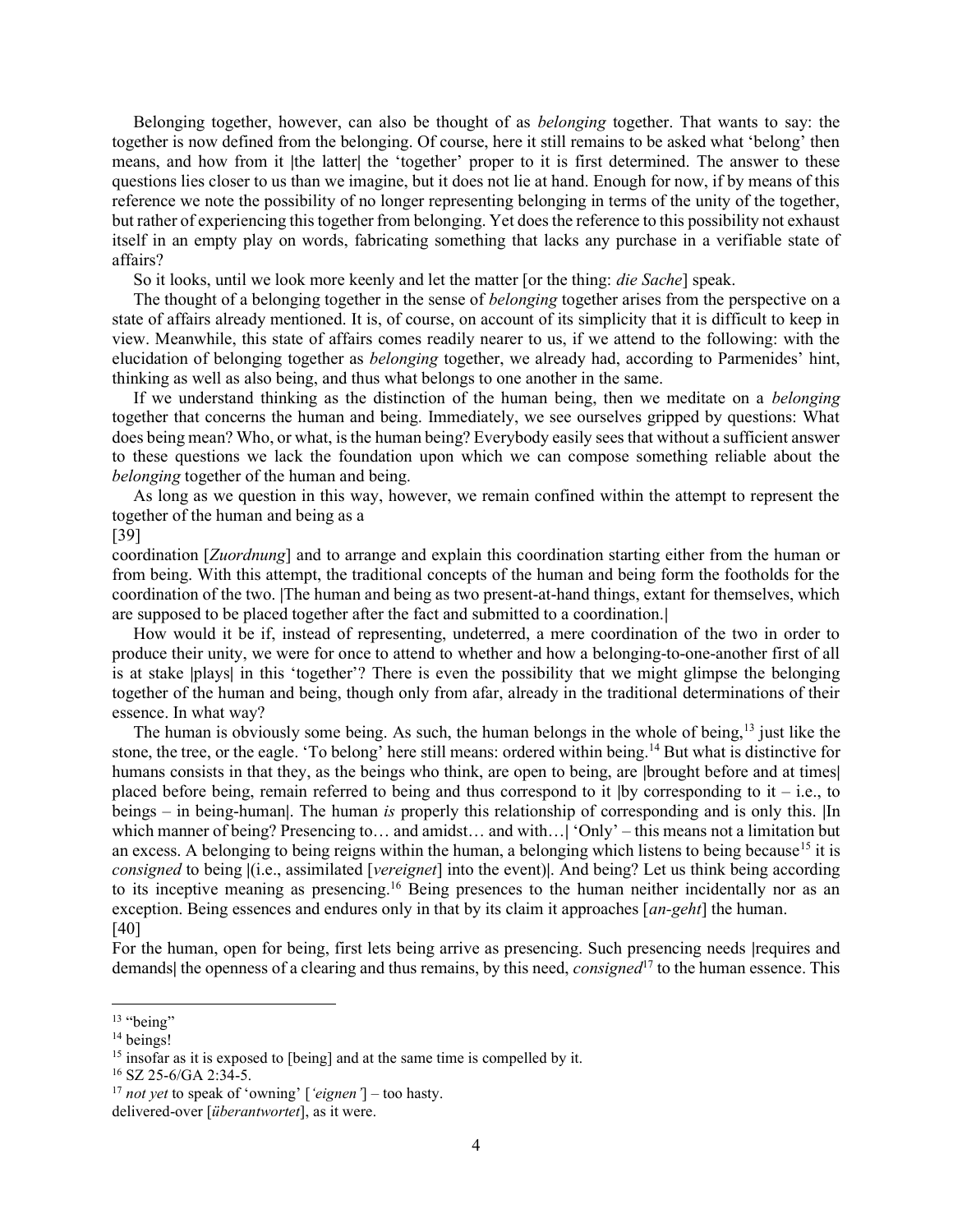does not at all mean that being is first and only posited by the human. |hence being [is] neither thesis (positing) nor synthesis| On the contrary, it becomes clear:

 The human and being are consigned to one another. They belong to each other. From this belonging to each other |event|, which |at least until now| has not been thought out more closely, above all the human and being have received those essential determinations by which the human and being are conceived metaphysically in philosophy.

We stubbornly misrecognize this prevailing *belonging* together of the human and being as long as we represent everything only in classifications and mediations, be it with or without dialectic. Then we always find only knots that are tied |organized| either from being or from the human, and that exhibit the belonging together of the human and being as interweaving. |As long as we represent the state of affairs in this manner, 'the human' and 'being' remain, so to speak, two different 'beings' that are supposed to be coupled (copula) to and with one another (cf. "On the Being-Question," Jünger-Festschrift 1955) {GA 9, 385-426}.|

We do not as yet make an entrance<sup>18</sup> into the *belonging* together. But how

#### [41]

does it come to such an entrance? By setting ourselves apart from the bearing [Haltung] of representational thinking. This setting oneself apart is a leap [Satz] in the sense of a spring. It leaps away, namely, away from the habitual idea of man as the rational animal, which in modern times has become a subject for its objects. The departing leap [Absprung] at the same time leaps away from being. Yet being has been interpreted, since the early period of Western thought, as the ground in which every being as a being is grounded. |"ground" and "presencing"|

 Where does the departing leap leap to, if it leaps away from the ground? Does it leap into an abyss? Yes, as long as we merely represent the leap, and [do so] in the purview of metaphysical thinking. No, insofar as we leap and let ourselves go.<sup>19</sup> Where to? To where we are already admitted: into belonging to being. Being itself, however, belongs to us; for only with us can it essence as being, i.e., can it essencetoward/presence  $[An-wesen]$ . |being does not presence – but "is" presencing  $[An-wesen]$ 

Thus, in order to experience properly the *belonging* together of the human and being, a leap is necessary. This leap is the suddenness of the unbridged entrance [*Einkehr*]<sup>20</sup> into that belonging which has to allocate for the first time a reciprocity [Zueinander] of the human and being, and thus the constellation of the two. The leap is the sudden entry [*Einfahrt*] into the realm from which the human and being have each time already reached each other in their essence, because both are consigned to each other, [42]

|handed over,| out of extension as a gift [or out of an adequation: *aus einer Zureichung*]. The entry<sup>21</sup> into the realm of this consignment first tunes and determines the experience of thinking.

Delivering-over of being to the human

Responsibility of the human for being  $\sum$  what determinatively attunes [be-stimmt] both nevertheless forbids a mere placing-adjacent just as much as a mixing (here something wholly

other is to be thought:

relatedness and relationship

[or: getting pulled and holding oneself toward: Be-Zug und Ver-Hältnis])

<sup>20</sup> Awakening in

<sup>&</sup>lt;sup>18</sup> Entrance [*Einkehr*] – speaks as if we were somewhere outside – that fits in a certain way for metaphysical representing – cf. Hegel – the human and the absolute ( $Holzwege$ , GA 5); instead, 'entrance' (even this still in the horizon of metaphysical representing): Wake up! from oblivion// Waking away [*Entwachen*] into – <sup>19</sup> Letting-go / releasing oneself from sleep / sleepiness requires no leap – awakening out of the inceptive oblivion of

the event (withdrawal). / Therefore, neither *leap* nor entrance / to become at-home (to dwell), into which we are already admitted. / Thus no 'entrance' needed: as if we stood outside. But also no 'departing leap'

neither entrance nor departing leap – rather, recollective thinking

Awakening into the sojourn in withholding

<sup>&</sup>quot;Awake"

<sup>&</sup>lt;sup>21</sup> First stirring [*Entwachen*] into the event / roused / (ap-*propriated into the event*)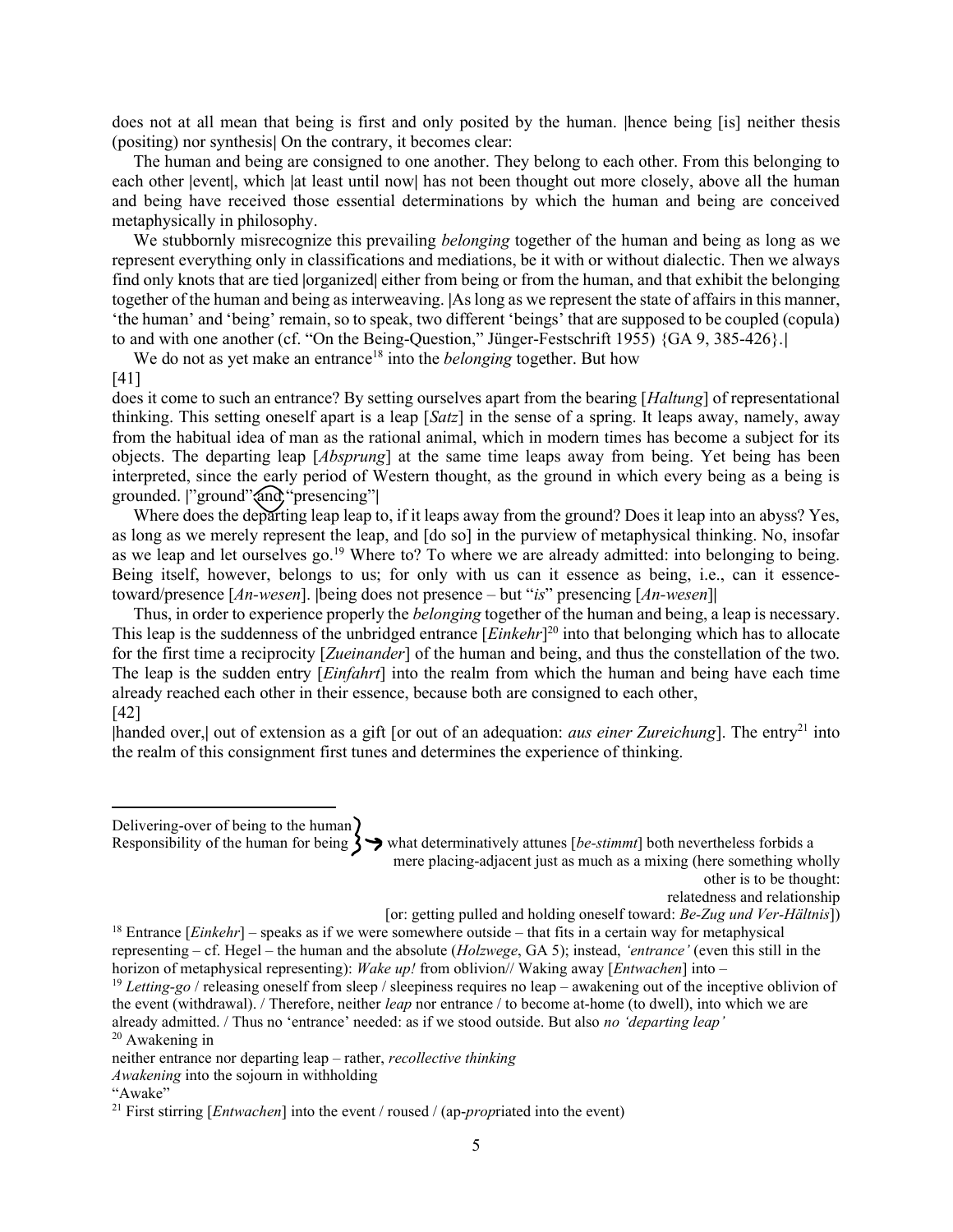Strange leap |thus, no leap|, which presumably yields us the insight that we do not yet reside sufficiently, where authentically we already are. Where are we? |A question without adequate [*zureichenden*] transition.| In what constellation of being and the human?<sup>22</sup>

Today it at least seems that we no longer need complicated references, as we did years ago,<sup>23</sup> to catch sight of the constellation from out of which the human and being approach one another. One would like to think that it suffices to name the "atomic age" in order to let us experience how being presences for us today in the technological world. *|inadequately [unzureichend]* said| But may we then, without further ado, posit the technological world as at one with being? Manifestly not, not even if we represent this world as the whole in which atomic energy |"as ultimate reality"|, calculating human planning |cybernetics!|, and automation have been conjoined. With a reference to the technological world, why does this reference, constituted thus, even if it were an ever so wide-ranging description, in no way bring into view the constellation of being and the human? Because every analysis of the situation thinks short of the mark, insofar as the above-mentioned whole of the technological world is interpreted in advance |merely| on the basis of the human, as of human making. What is technological, represented in the broadest sense and according to its manifold appearances, is regarded as the plan that the human [43]

projects, the plan which finally drives the human to deciding whether he wants to become the servant of his plan or to remain its master.

 By this representation of the whole of the technological world, one winds everything back upon the human and, at best, arrives at the demand for an ethics of the technological world. Caught up in this representation, one is of the opinion that technology would be merely the affair [Sache] of humans. One does not hear the claim of being that speaks in the essence of technology.

 For ourselves, let us at long last set aside conceiving the technological merely technologically, i.e., starting from the human and its machines. Let us attend to the claim under which stand, in our age, not only the human but all beings, nature and history, with regard to their being.

 What claim do we mean? Our whole Dasein finds itself everywhere challenged – now playfully and now urgently, now breathlessly and now ponderously – to devote itself to the planning and calculating |to the steering| of everything. What speaks in this challenge? Does it stem merely from a self-made human whim? Or do beings themselves already approach/concern us, and even in such a way that they address/claim us in their aptness to be planned and calculated? Then would  $|$ even $|$  being stand thus under<sup>24</sup> the challenge to let beings appear in the purview of calculability?<sup>25</sup> |being [is] under the challenge as orderability toward essence – i.e., dispensed [geschickt] from out of positionality| Indeed. And not only this. In the same measure

#### [44]

to which being is challenged, the human being is challenged, i.e., positioned, to secure the beings that approach it as the reserve for its planning and calculating and to drive this ordering into unavoidability. |Planning and strategy of peace – cybernetics|

<sup>22</sup> instead of "constellation": ordering-toward/coordination  $[Zu$ -Ordnung]

|

disposition

to bring into what belongs.

<sup>&</sup>lt;sup>23</sup> Cf. Bremen Lectures, 1949, "Insight Into That Which Is" {GA 79} and "The Question Concerning Technology," 1953 {GA 7}

 $24$  in the *dispensation* 

how to say this more fittingly – constancy of the standing reserve – objectivity of the object [Germanic] – *objectivity*  $[Latinate]$  – actuality – up to presencing

<sup>&</sup>quot;being" dispensed / appropriated in the event  $|A$ -letheia $|$ 

<sup>&</sup>lt;sup>25</sup> Letting presence

inadequately said: / letting presence itself transferred (whence and how), to let – to give into the free region – presence – as constant orderability.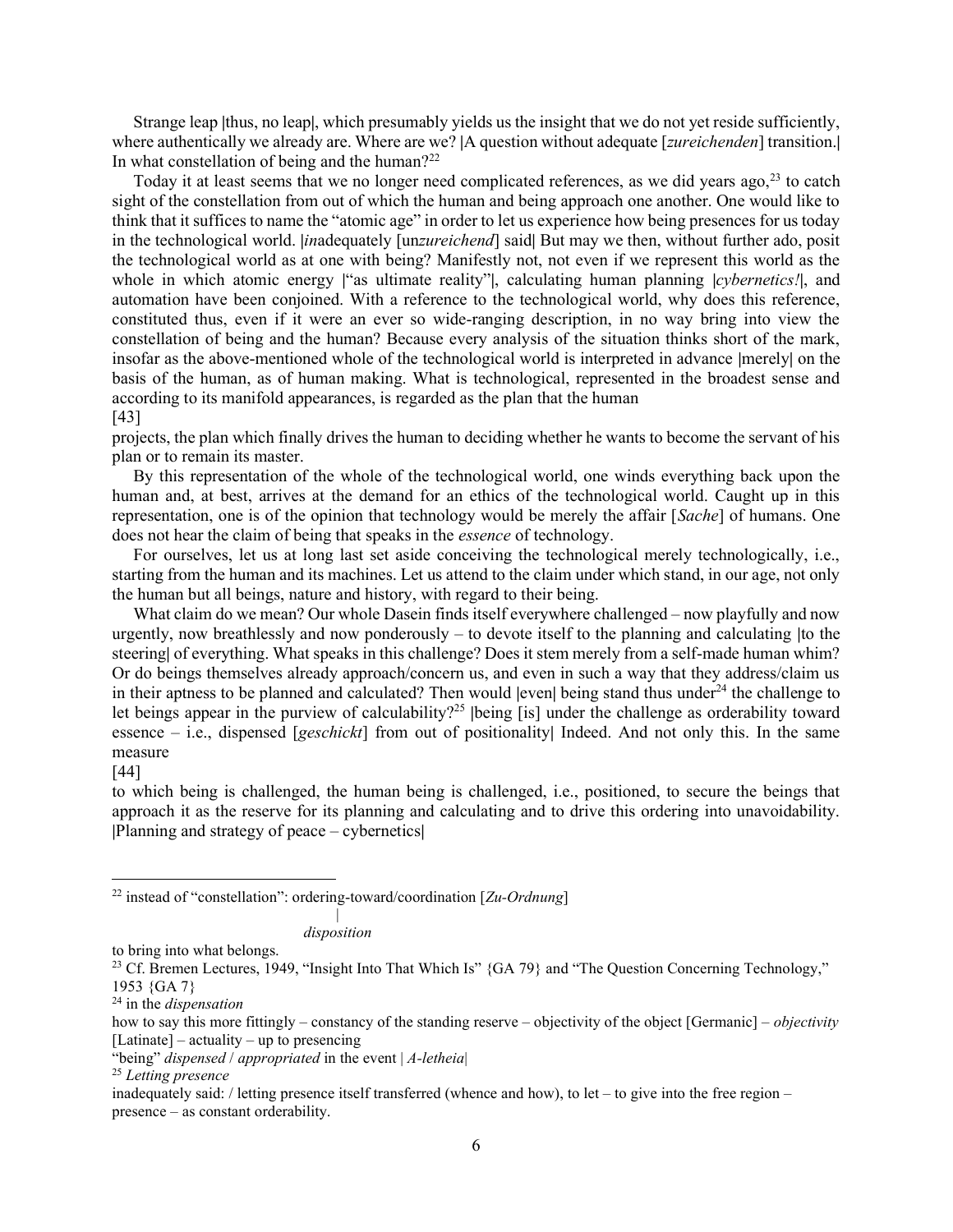The name for the gathering of the challenges that the human and being deliver to one another in such a way that they reciprocally position each other  $|-$  each in its way  $-|$  is "positionality" [das Ge-Stell]. <Some have been startled at this use of the word. But instead of "to position" [stellen], we say "to posit" [setzen]<sup>26</sup> and find nothing amiss in using the word 'law' [Ge-setz]. Hence, why not also positionality, if a glance into the state of affairs<sup>27</sup> demands this? $>$ 

 That in which and from which the human and being approach one other in the technological world stakes its claim<sup>28</sup> in the manner of positionality. In the reciprocal meeting<sup>29</sup> of the human and being<sup>30</sup> we hear the claim that determines the constellation of our age. Positionality approaches/concerns us everywhere, immediately. Positionality is, if we may still speak in this manner, more in being<sup>31</sup> than all of atomic energy and all machinery, more in being than the driving power of organization, communications, and automation. Because we no longer encounter that which is called positionality within the purview of representation, which lets us think the being of beings as presencing  $\vert$  in its dispensational variations up to objectivity [45]

– positionality no longer approaches/concerns us as something present – for that reason, positionality is strange at first. It remains strange above all insofar as it is not something final, but itself first passes to us that which authentically<sup>32</sup> reigns throughout the constellation of being and the human.

The *belonging* together of the human and being in the manner of reciprocal challenging brings startlingly nearer to us both that and how the human is assimilated [vereignet] to being, but being is dedicated [*zugeeignet*] to the human essence. In positionality reigns a rare assimilating and dedicating [or: bringing] into ownership and delivering into ownership]. It is worth simply experiencing<sup>33</sup> this owning [*Eignen*] in which the human and being are delivered over [ge-eignet] to each other, i.e., making an entrance |waking| $34$ into what<sup>35</sup> we name the event of appropriation (Ereignis). The word 'event' is taken from ordinary language. To appropriate originarily means: to eye up [er-äugen], i.e., to catch sight of, to call into view |event and glimpse|, to adopt [an-eignen] |into the clearing|. The word 'event,' thought from the appointed matter [Sache], is now supposed to speak as a guiding word in the service of thinking. As a guide word thought in such a way, it admits of translation just as little as the Greek guiding word logos or the Chinese Tao. The word 'event' here no longer means what we would otherwise name some happening [Geschehnis], an occurrence, an incident. The word is now used as a *singulare tantum*. What it names takes place<sup>36</sup> only in the singular  $[Einzahl]$  – no, no longer in a number, but uniquely |the sole|. What we experience in positionality as the constellating of

[46]

<sup>31</sup> "more in being"

<sup>&</sup>lt;sup>26</sup> Being as positing  $[Position]$ 

<sup>27</sup> "rockiness [das Gefels]" in Bettina von Arnim

<sup>{</sup>See "Bettine von Arnim, Goethe's Correspondence with a Child," in Werke und Briefe in vier Bänden, hrsg. von Walter Schmitz und Sibylle von Steinsdorff, Deutscher Klassiker Verlag, Frankfurt am Main, 1992, Bd. 2: 544} [cf. Grimmsches Wörterbuch, s.v. "Gefelse"].

 $^{28}$  as this, it precisely *does not* stake its claim [or make its address: *spricht* nicht an]

only the thinking in the event that (already awakened out of oblivion) articulately resigns [ent-sagende] stakes its claim

announces itself [zeigt sich an] – of course, no to-question  $\{$ ? acknowledged [= no questioning acknowledged?] and still less considered [bedacht] or even thought [gedacht]

 $29$  [Sichstellen – cf. sich eine Herausforderung stellen, to meet a challenge]

 $30$  here still what's unmeasured, that "being" appears as the counterpart  $[Gegenüber]$  to the human, while as positionality it determines both – what essences in being and the human, along with the "and."

 $32$  "*authentically*" / this word now rigorously thought from out of the event.

 $33$  thus no leap / to undergo experience  $[er-fahren]$  – to become at-home in that into which we are already admitted <sup>34</sup> Entrance only from *turning away* [Verwendung] into expropriation – turning to use [*Verwendung*] only out of usage.

 $35$  more precisely: making an entrance (into the) event / into It

<sup>&</sup>lt;sup>36</sup> in what sense? Expropriation [*Enteignis*] toward the riddle of relational holding-away[*Ver-Hältnis*].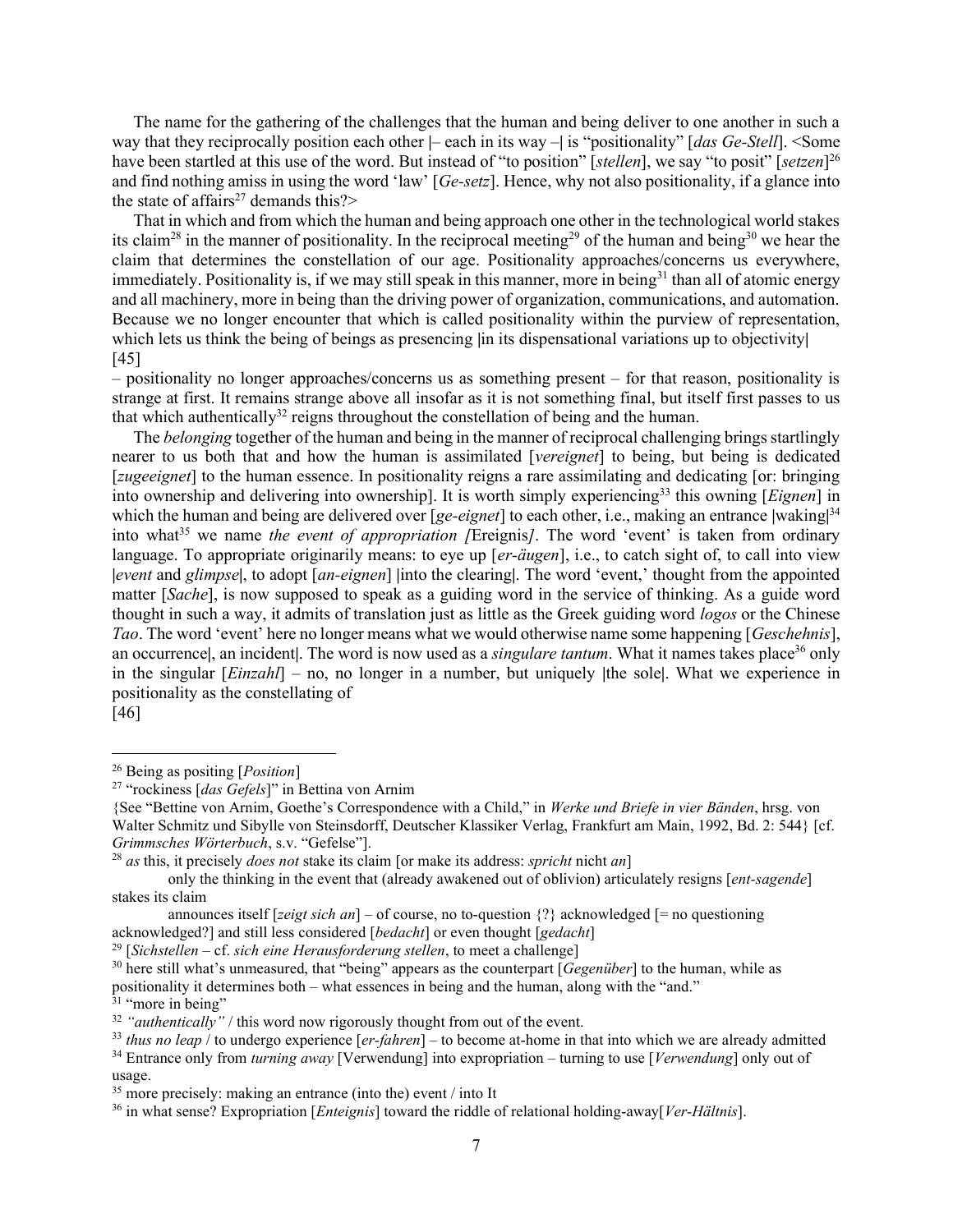being and the human by the modern technological world is a *prelude* to what is called the event. Nevertheless, this event does not necessarily persist in its prelude. For in the event speaks the possibility that it |i.e., the event| converts [verwindet] the sheer reign of positionality into a more inceptive appropriating. Such a conversion of positionality from and into the event of appropriation would bring the appropriative – hence never accomplishable by the human alone – retraction of the technological world from its position of mastery into one of servitude<sup>37</sup> within the realm by which the human more authentically reaches into the event of appropriation.

 To where has the way led? Toward the entrance of our thinking into what is simple, which we name the event of appropriation in a rigorous sense. It seems as if we now fell prey to the danger of all too casually directing our thinking toward a far-off universal, while, in fact, under what the word 'event of appropriation' would like to name, only what is nearest of that nearness in which we already reside immediately addresses [*zuspricht*] us. For what could be nearer to us than what brings us near to what we belong to, in which we are the ones who belong: the event of appropriation?

The event of appropriation is the realm,<sup>38</sup> oscillating<sup>39</sup> within itself, through which the human and being reach each other in their essence,<sup>40</sup> achieve their essencing, by losing those determinations which metaphysics has loaned to them. |already in each case – but not yet unconcealed – they have reached each other – remain held out to one other|

 To think the event as the event of appropriation means to work at building the structure of this realm that oscillates in itself. Thinking receives the tools for building this [47]

self-suspending structure from language.<sup>41</sup> For language is the most delicate but |and therefore| also the most vulnerable oscillation that relates [*verhaltende*]<sup>42</sup> everything in the suspending structure of the event. We dwell in the event insofar as our essence is assimilated into language.

 We have now attained a place along the way where the crude but inevitable question arises: what does the event have to do with identity? Answer: nothing. Identity, on the other hand, has much, if not everything, to do with the event of appropriation. How so? We shall answer by retracing in a few steps the way we took.

The event assimilates the human and being "being" into their essential<sup>43</sup> togetherness. We catch sight of a first, compelling flash<sup>44</sup> of the event in positionality. The latter constitutes the essence of the modern technological world. In positionality, we catch sight of a |distinctive| belonging together of the human and being in which the letting-belong<sup>45</sup> first determines the type of togetherness and its unity. We let ourselves be given guidance into the question of a belonging together, in which the belonging has precedence over the together, by Parmenides' fragment: "The same, you see, is thinking as well as also being." The question concerning the

[48]

<sup>43</sup> proprietary

 $37$  not opposed to the human but in relatedness [ $Bezug$ ] to the event

the positive experience of the "idea" and of nature

<sup>&</sup>lt;sup>38</sup> no ontic example for that / just as already "being" uniquely [is] – in the *There is* 

 $39$  to oscillate and to suspend [schwingen und schweben] – still inappropriate

 $40$  the human as the mortal – needed in the event

being as sustainment –: clearing of self-concealing – (essence of truth) / event

<sup>&</sup>lt;sup>41</sup> the saga of ownership [die Sage des Eigentums] – cf. Unterwegs zur Sprache {GA 12}

 $42$  by keeping to itself [an sich haltend]; by supporting [unter-haltend]; by enduring [aushaltend]

<sup>&</sup>lt;sup>44</sup> Cf. Insight, 1949 {GA 79} / the distant gleaming in the once-long-ago of A-letheia

Cf. "Hegel and the Greeks," Gadamer Festschrift {GA 9}

<sup>45</sup> Ap-propriating as letting belong

the latter from out of the fitting sanction  $[Be-fugnis]$ 

 <sup>|</sup> therein, the usage (of mortals)

but here the fourfold is purposely veiled

Letting as owning – granting – reaching – holding (keeping [Hältnis])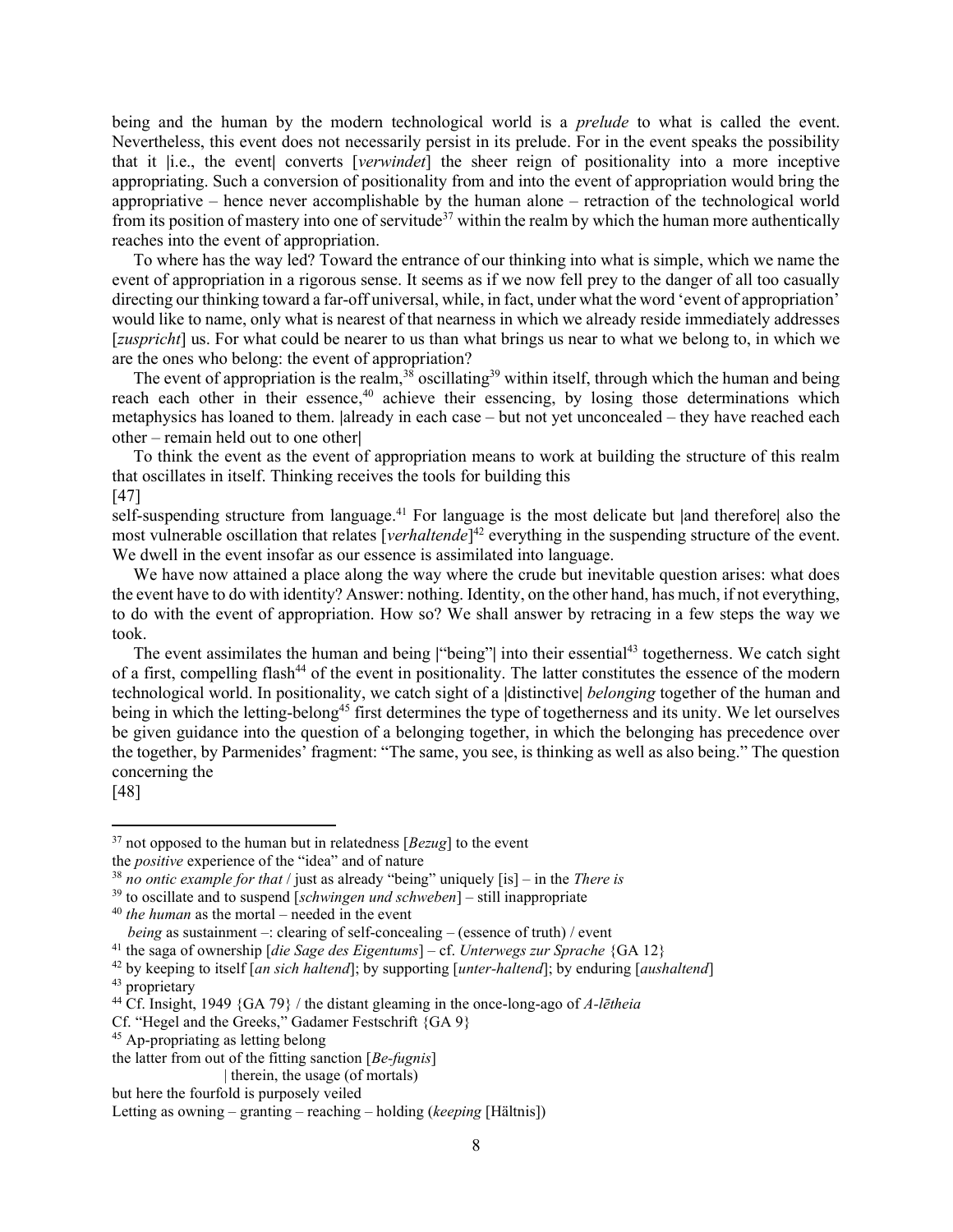sense of this same is the question concerning the essence of identity. |transformation of "essence" in ownership (event)| The doctrine of metaphysics represents |in the double sense of modeling and mentally grasping| identity as a basic trait of being. Now it is shown that being belongs |together| with thinking in an<sup>46</sup> identity whose essence stems from that letting-belong-together which we name 'the event.' The essence<sup>47</sup> of identity is  $a^{48}$  proper domain [*Eigentum*] of the event of appropriation |stems from the ownership of the event|.

If there could be something tenable [Haltbares] in the attempt to point our thinking into the place<sup>49</sup> of identity's essential lineage, then what would become of the title of the lecture? The sense of the title "The Principle of Identity" would have changed.

 The principle at first presents itself in the form of a basic principle which presupposes identity as a trait of being, i.e., of the ground of beings. Along the way, this principle in the sense of an assertion has become a principle in the manner of a leap that sets itself apart from being as the ground of beings and thus leaps into the abyss. |Metaphysics!| Yet this abyss is neither empty nothingness nor a murky confusion, but the event of appropriation. In the event oscillates the essence<sup>50</sup> of what speaks as language, which was once named the house of being. "Principle of identity" now says: a leap required by identity's essence because it needs that leap if the belonging together of the human and being is otherwise supposed to attain the essential light of the event.

 On the way from principle as an assertion concerning identity to principle as a leap into identity's essential lineage, thinking has transformed itself. Therefore, looking toward the present [der Gegenwart entgegen], beyond the human situation, thinking catches sight of the constellation

# [49]

of being and the human from out of what suits [eignet] the two to each other – from out of the event of appropriation.

Assuming that the possibility waits for us [warte uns entgegen] – the possibility that positionality, i.e., the reciprocal challenging-forth of the human and being into the calculation of the calculable, addresses us as the event that expropriates [enteignet] the human and being into what is authentically theirs – then a way would be open on which the human being more inceptively experiences beings, the whole of the modern technological world, nature and history, and above all their being |"being"|.

 As long as meditation on the world of the atomic age, in all the seriousness of responsibility, presses merely to pursue the peaceful use of atomic energy, but also contents itself only with that as the goal, thinking remains standing at the halfway point. By such halfway measures is the technological world secured<sup>51</sup> all the more in its metaphysical predominance, and first rightly so.

 But where has it been decided that, forever in the future, nature as such must remain the nature of modern physics, that history must exhibit itself only as the object of historiography? Indeed, we can neither reject [verwerfen] the contemporary technological world as the devil's work, nor may we annihilate it, assuming it does not take care of this itself.

 Still less, however, may we cling to the opinion that the technological world is of a kind that completely prohibits a departing leap out of it. This opinion is obsessed by the latest news [*das Aktuelle*] and believes that to be the only real thing. This opinion is indeed fantastical; on the other hand, not fantastical is a thinking ahead that looks toward [something else, namely,] what comes futurally [*zukommt*] upon us as the address [Zuspruch] from the essence of the identity of the human and being.

Thinking needed more than two thousand years properly to conceive such a simple relation [*Beziehung*] as that of the mediation |Hegel| within

 $51$  the securing is, in its turn, "insured" – i.e., forgottenness of the event remains Positionality is not experienced as event. What demands [ver-langt] this?

 $46$  the

 $47$  what is *proprietary* [Eigentümliche]

<sup>48</sup> not clear enough

<sup>49</sup> topo-logy

 $50$  "essence"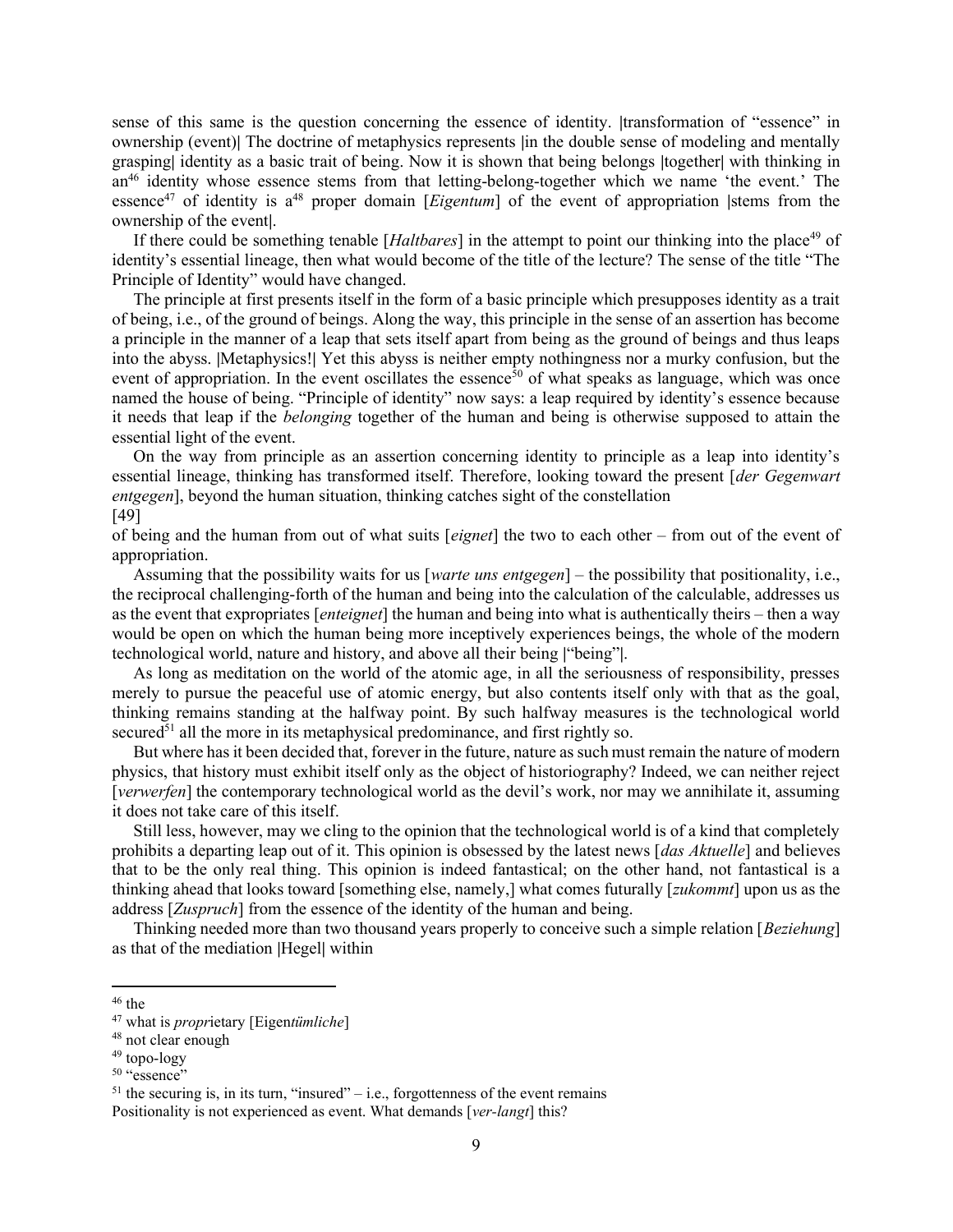## [50]

identity. Are we then permitted the opinion that the thinking entrance into identity's essential lineage lets itself be worked out in one day? Precisely because this entrance demands a leap |the preparation of an awakening|, it needs its time, the time of thinking. This is a time other than that of calculation, which today drags our thinking all over the place. Today, the computer calculates thousands of relations [Beziehungen] in one second. Despite their technical uses, these relations are without essence [wesenlos].

 Whatever and however we attempt to think, we think within the playing field of tradition. Tradition reigns whenever, from out of retrospective thinking [Nachdenken], it frees us for a thinking ahead that is no longer planning |but is also not prophesying|.

Only when we, in thinking, turn/devote ourselves [zuwenden] |in the step back| to what has already been thought will we be turned to use [verwendet] for what is still |for the first time| to be thought.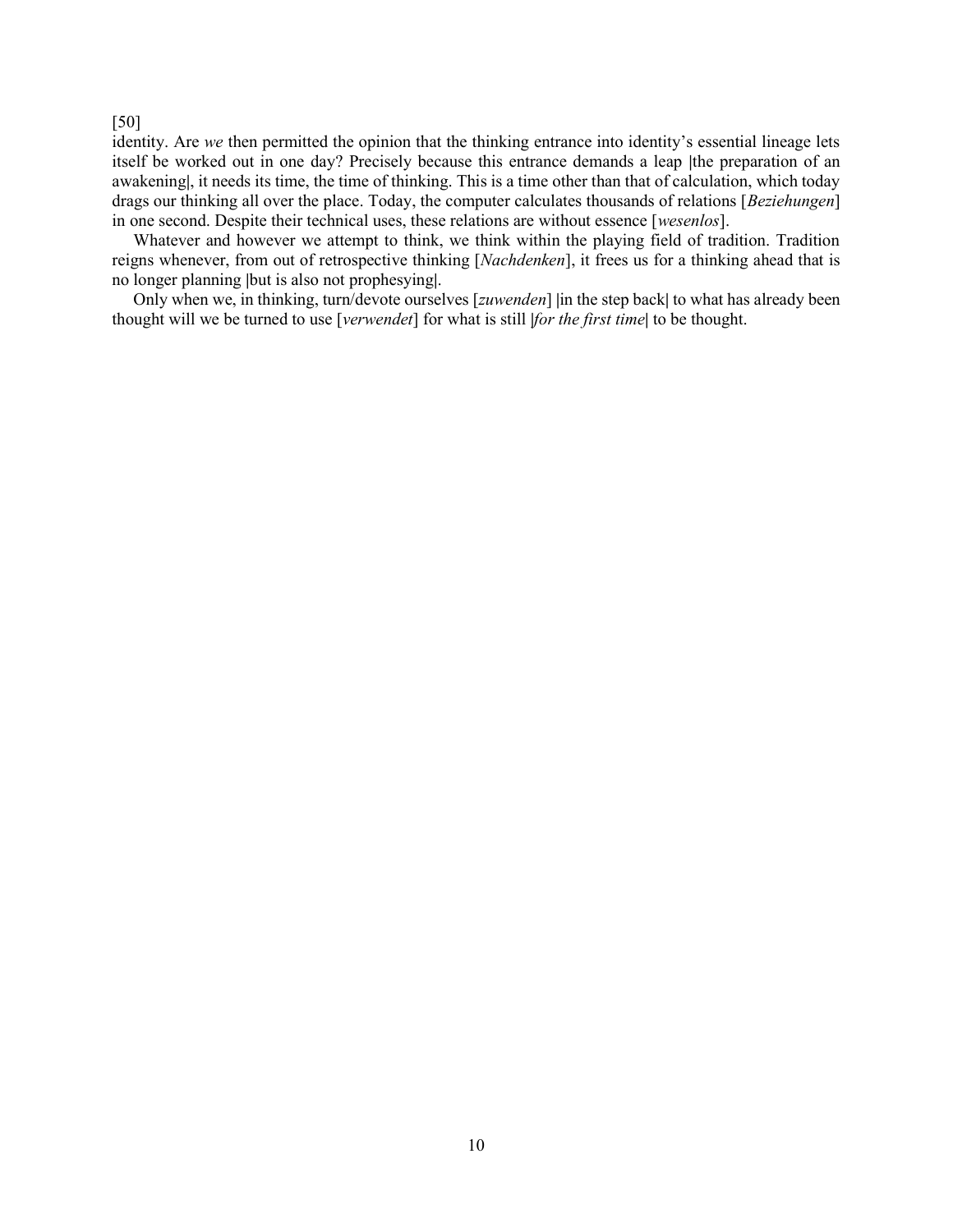# The Onto-Theo-Logical Constitution of Metaphysics<sup>52</sup>

[53]

This seminar made an attempt to start a conversation with *Hegel*. Conversation with a thinker can deal only with the matter for thinking. <"Matter [Sache]" means, according to the given definition, the point in dispute [*Streitfall*], what is questionable or contested [*Strittige*], which, uniquely for thinking, is the point that concerns thinking. But thinking does not at all first pick the fight [Streit], so to speak, over this contested issue. The matter for thinking is what in a dispute [*Streit*] is inherently contested. Our word 'dispute' [*Streit*] (Old High German strit) chiefly means not discord but strait [or pressing-upon: *Bedrängnis*].  $>53$  The matter for thinking presses upon/straitens thinking in such a way that it first brings thinking to its matter and from there brings thinking to thinking itself |but this thinking itself belongs to the matter|.

 For Hegel, the matter for thinking is: thinking as such. In order not to misinterpret this delimitation of the matter – thinking as such – in psychological or epistemological terms, we must add by way of elucidation: thinking as such – in the developed fullness of the thoughtness of what is thought  $[Ge\,dachtheit]$ des Gedachten]. [or, overinterpretively: the having-been-thought, now-being-thought of what has been thought; cp. Aristotle's to ti en einai. What this means here we can understand only from Kant, from the essence of the transcendental, which Hegel, however, thinks absolutely, and that for him means speculatively. This is Hegel's aim when he says of the thinking of thinking as such that it is developed "purely in the element of thinking" (*Encyclopedia*, Introduction, §14). To give it a short title, which yet is very difficult to think through rigorously [sachgerecht], this means: the matter for thinking is for Hegel "the thought [der Gedanke]." But this latter, unfolded to its highest essential freedom, is "the absolute idea [Idee]." Near the end of the *Science of Logic* (Lasson edition, Vol. II, 484), Hegel says of the absolute idea: "the absolute idea alone is<sup>54</sup> being, imperishable life, self-knowing truth, and it is all truth" (SL 735). Thus Hegel himself explicitly gives to the matter of his thinking that name which is inscribed over the whole matter of Western thinking, the name being.

 (The manifold yet unified use of the word "being" was discussed in our seminar. For Hegel, being means [54]

first, but never exclusively, "indeterminate immediacy." Being is |already| seen here from out of determining mediation, i.e., from the absolute concept, and thus with reference to the absolute concept.<sup>55</sup> "The truth of being is essence," i.e., absolute reflection. The truth of essence is the concept in the sense of in-finite selfknowing. Being is the absolute thinking-itself of thinking. Absolute thinking alone is the truth of being, "is" being. Truth here means in general: that |the totality| of the knowable as such is known with a knowledge absolutely certain of itself.)

At the same time, Hegel rigorously [sachgem $\ddot{a}\beta$ ] thinks the matter of his thinking in [the context of] a conversation with the previous history of thought. Hegel is the first thinker who can and must think in this way. |Why? What requirement? Cp. Differenzschrift| Hegel's relation to the history of philosophy is the

|

|

#### industrial economy

### sociology – cybernetics

<sup>53</sup> [Angle brackets indicate a portion of the text that is not marginalia but was not included in Stambaugh's translation.]

<sup>55</sup> "being": the name for the dispensational levels of immediacy of einai

 $52$  p. 58: "We risk an attempt with the step back."

p. 60, near the bottom: persistence and *preparation*  $-$  | which "must be risked"

<sup>(</sup>These determinations are no announcement of a personal modesty – rather, they belong to the emergency that is determined by the matter of this thinking – (attitude of modesty!)

p. 60ff: in the face of that which now is (positionality)

<sup>54</sup> "is" speculative-dialectically [henceforth designated this way: "is"]

re-presenting (noein)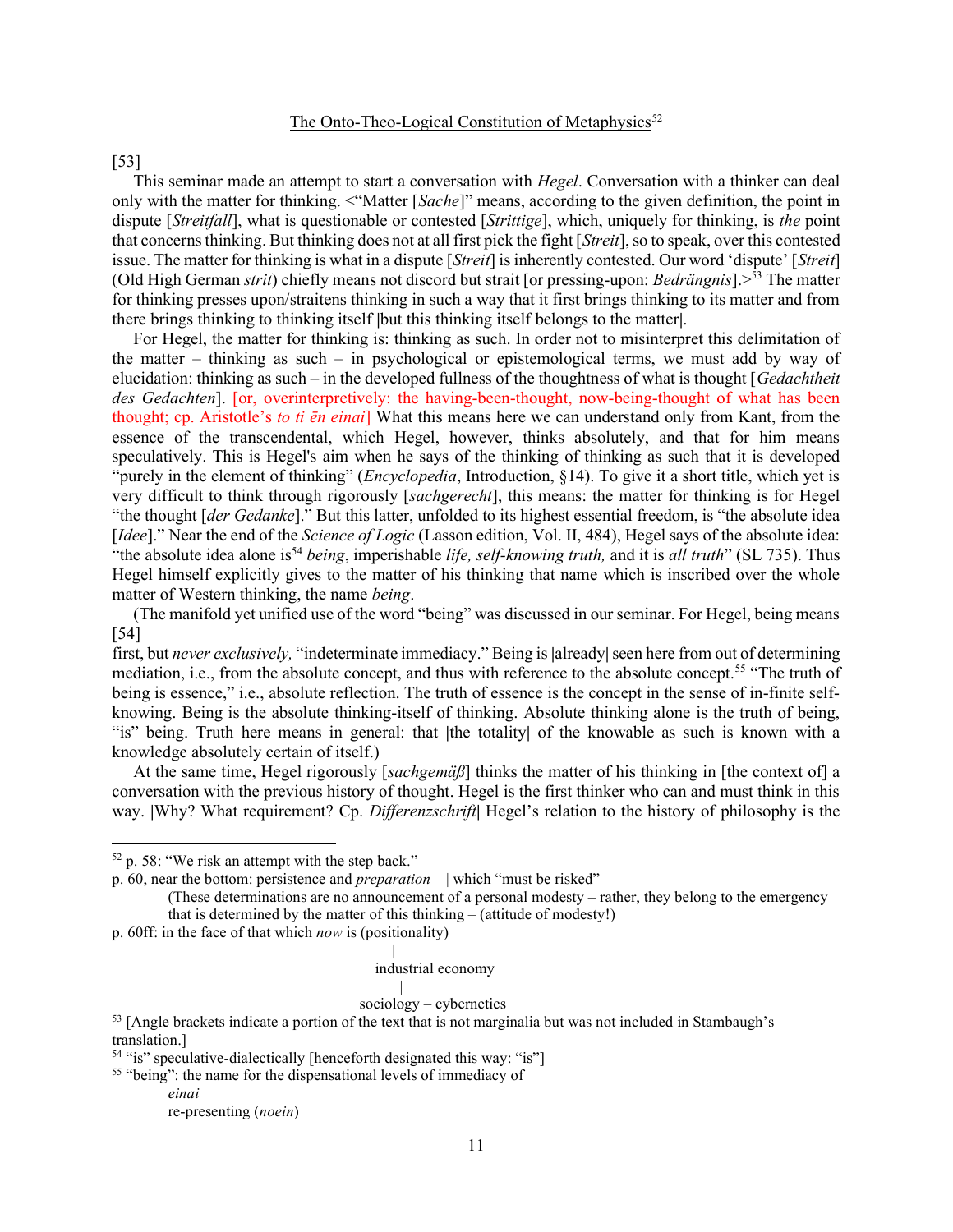speculative, and only as such a historical, relation. The character of the movement of history is a happening in the sense of the dialectical process. Hegel writes: "The same development of thinking that is presented in the history of philosophy is presented in philosophy itself, but freed from that historical outwardness, purely in the element of thinking" (Encyclopedia, §14).

 We stop, baffled. According to Hegel's own words, philosophy itself and the history of philosophy are supposed to be related to each other outwardly. But the outwardness of which Hegel thinks is by no means outward in the crude sense of being something merely superficial and indifferent. Outwardness here means that outside [*Außerhalb*] in which all history and every real course of events have their place in comparison to the movement of the absolute idea. The outwardness of history as explained here, in relation to the idea, emerges as the result of the idea's self-externalization.

### [55]

Outwardness is itself a dialectical determination. We thus fall far short of Hegel's authentic thought if we hold that Hegel has brought historical representation and systematic thinking into a unity in philosophy. For Hegel is concerned neither with historiography, nor with the system in the sense of a doctrinal structure.

 What is the purpose of these remarks about philosophy and its relation to history? They would like to suggest that, for Hegel, the matter for thinking is inherently historical – but historical in the sense of happening. The process-character of thinking is determined by being's dialectic. For Hegel, the matter for thinking is being, as the thinking that thinks itself, which thinking comes to itself only in the process of its speculative development, thereby running through stages of the shapes that are developed differently in each case, hence of necessity previously undeveloped.

 Only from the matter for thinking thus experienced does a peculiar maxim arise for Hegel, the criterion for the manner in which he speaks with those thinkers that preceded him.

 Therefore, when we attempt a thinking conversation with Hegel, we must speak with him not just about the same matter, but about the same matter in the same way. But the same is not the identical. In the identical, the difference [*Verschiedenheit*] disappears. In the same there appears |the belonging-together of what is different, difference. This appears all the more pressingly [bedrängender] the more decisively thinking is approached by the same matter in the same way. Hegel thinks of the being of beings speculativehistorically. But inasmuch as Hegel's thinking belongs to an epoch of history (this does not at all mean to the past), we are attempting to think being, [already] thought by Hegel, in the same manner, i.e., historically.

 Thinking can stay with its matter only if it becomes ever more rigorous [sachlicher] in staying with it, only if the same matter becomes for it more sharply contested|, more pressing|. In this way, the matter for thinking requires

[56]

that thinking endure [aushalten] the matter in its context [Sachverhalt], withstand [standhalten] the context through a correspondence, by bringing the matter to its sustainment. If this matter is being, the thinking that stays with its matter must engage itself in the sustainment of being. Accordingly, in a conversation with Hegel and for the sake of that conversation, we are expected [*daran gehalten*] to clarify in advance the sameness of the same matter. According to what has been said, this requires lifting into the light, in the conversation with the history of philosophy, at the same time the difference of the historical along with the difference of the matter for thinking. Such a clarification must, pressed by necessity [notgedrungen], turn out to be short and sketchy.

 For the purposes of clarifying the difference that prevails between Hegel's thinking and our own attempt at thinking, we shall attend to three things.

We shall ask:

1. What is the matter for thinking for Hegel, and what is it for us?

2. What is the criterion for the conversation with the history of thought for Hegel, and what is it for us?

3. What is the character of this conversation for Hegel, and what is it for us?

To the first question: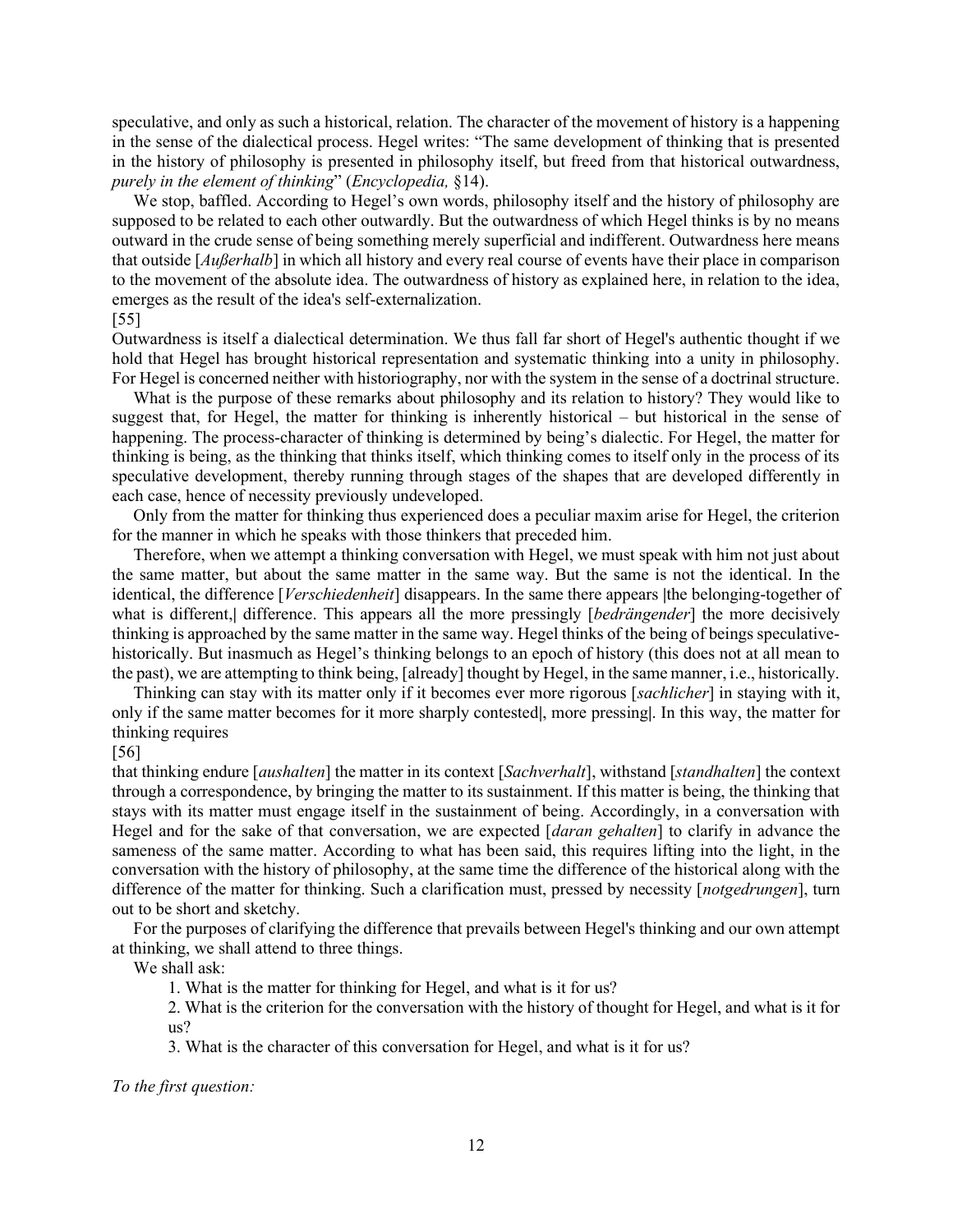For Hegel, the matter for thinking is: being with respect to beings' thoughtness [Gedachtheit] in and as absolute thinking. For us, the matter for thinking is the same, hence being – but being with respect to its differenz from beings. Put more precisely: for Hegel, the matter for thinking is the thought [der Gedanke] as the absolute concept. For us, formulated in a preliminary fashion |i.e., thought being-historically within the conversation with the essence of metaphysics, the matter for thinking<sup>56</sup> is the differenz as differenz.

#### To the second question:

 For Hegel, the criterion for the conversation with the history of philosophy is: to enter into the force and sphere of what has been thought by earlier thinkers. It is not by chance that Hegel advances [57]

his maxim in the train of a conversation with Spinoza and prior to a conversation with Kant (Science of Logic, Book III, Lasson edition, vol. II, p. 216 ff.) In Spinoza, Hegel finds the completed "standpoint of substance," which cannot, however, be the highest standpoint, because being is not yet just as decisively thought from the ground up as thinking that thinks itself. Being, as substance and substantiality, has not yet unfolded itself into the subject in its absolute subjectity. Still, Spinoza claims ever anew the whole thinking of German Idealism, and at the same time displaces it into contradiction, because he lets thinking begin with the absolute. Kant's path, in contrast, is other and is even more decisive than Spinoza's system for the thinking of absolute idealism and for philosophy generally. Hegel sees in Kant's thought of the originary synthesis of |transcendental| apperception "one of the most profound principles for speculative development" *(Ibid.)*. For Hegel, the temporary force of thinkers lies in what they have thought, insofar as that can<sup>57</sup> be |referred| to absolute thinking |and therein| sublated  $[aufgehoben]$  as one of its temporary stages. Absolute thinking is absolute only by moving within its dialectical-speculative process, and therefore requiring<sup>58</sup> stages.

 For us, the criterion for the conversation with historical tradition is the same, insofar as it is a question of entering into the force of earlier thinking. We, however, do not seek that force in what has already been thought, but in something unthought, from which what has been thought receives its essential space. But only what has already been thought prepares what is still unthought, which enters ever anew into its abundance. The criterion of the unthought does not lead to the inclusion of the previously thought into a higher and higher development and systematization<sup>59</sup> that surpass it. [58]

Rather, the criterion demands that traditional thinking be set free into its still-preserved having-been [Gewesenes].<sup>60</sup> The latter prevails inceptively throughout the tradition, essences steadily out ahead of it, yet without being thought expressly and as the in-ceptive  $|(in\text{-}ception: event)|$ .

### To the third question:

For Hegel, the conversation with the previous history of philosophy has the character of *Aufhebung*, i.e., of the comprehending that mediates in the sense of the absolute foundation.

For us, the character of the conversation with the history of thinking is no longer *Aufhebung*, but the step  $\rm back.61$ 

Aufhebung leads into the escalating, gathering region of the truth posited as absolute, truth in the sense of the completely unfolded certainty of self-knowing knowledge |"the idea"|.

<sup>&</sup>lt;sup>56</sup> i.e., what is question-worthy – p. 6 "essential lineage"

<sup>57</sup> might?

<sup>&</sup>lt;sup>58</sup> the "will" of "spirit"

<sup>59</sup> no dialectic

<sup>&</sup>lt;sup>60</sup> what already essences – as safekeeping that grants  $[Gew\ddot{a}h\dot{m}$  =  $(Aletheid) \neq \text{truth}$  (of the in-ception)

<sup>&</sup>lt;sup>61</sup> "Letter on Humanism" {GA 9}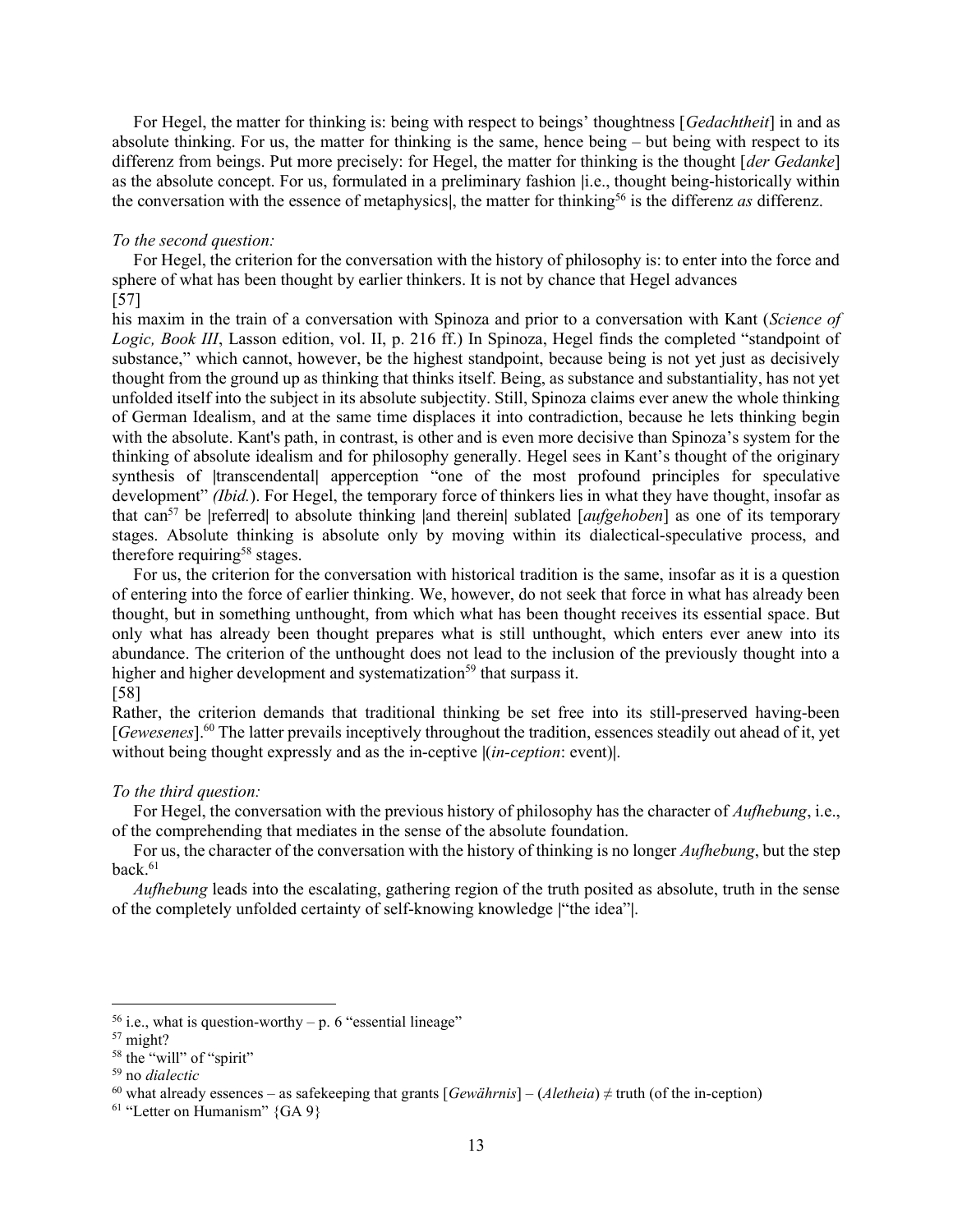The step back points into the realm which until now has been leaped over,  $62$  from which the essence |"essence"| of truth<sup>63</sup> becomes worthy of thought above all.

 After this brief characterization of the difference between Hegel's thinking and ours with respect to the matter and with respect to the criterion and character of a conversation with the history of thinking, let us now try to proceed with the conversation begun with Hegel and clarify it a little more. This means: we risk an attempt with the step back. The term "step back" suggests various misinterpretations. [59]

"Step back" means not an isolated step of thought but the manner of thinking's way-making movement |(that articulately resigns)| and a lengthy way |the way back into the in-ception|. Insofar as the step back determines the character of our conversation with the history of Western thinking, it leads thinking in a certain manner away from what has been thought hitherto in philosophy. Thinking steps back in the face of its matter, being, |i.e., the differenz in its concealing,| and thus brings what is thought into an encounter  $[Gegenüber]$  in which we glimpse the whole of this history – glimpse it with respect to what constitutes the source |clearing| of this whole thinking. This constitutes thinking in that it prepares at all for thinking the region of its sojourn.<sup>64</sup> In distinction from Hegel |absolute thinking|, this is not a problem that comes down to us already posed, but what has everywhere remained unasked throughout this history of thinking. We name it, provisionally and unavoidably, in the |representing-positing| language of the tradition. We speak of the *differenz*, namely, that between being and beings. The step back goes from what is unthought, from the differenz as such, into what is to be thought.<sup>65</sup> |better: from the differenz *into* what is to be thought: the differenz as such. Oblivion belongs to it as such. Differenz remains withdrawn, held back. Concealing is concealing of the clearing as such, i.e., of the event. What is to be thought is the *oblivion* of the differenz. The oblivion to be thought here is the veiling of the difference as such, thought from *lethe* (concealing); this veiling has in turn withdrawn itself inceptively.<sup>66</sup> Oblivion belongs to [60]

the differenz because the differenz belongs to oblivion. |to what extent?| Oblivion does not befall the differenz only afterward [*nachträglich*], in consequence of a forgetfulness of human thinking. [The talk of oblivion is no defamation of philosophy  $-$  |

 The differenz between beings and being is the area within which|, as something unthought,| metaphysics, Western thinking in its entire nature, can be what it is. The step back thus moves out of metaphysics into the essence of metaphysics. The remark about Hegel's use of the ambiguous guide-word "being" lets us recognize that talk of being and beings does not admit of being pinned down to *one* epoch in the history of the clearing of "being" |i.e., dispensation of being|. Nor does talk of "being" ever understand this name in the sense of a genus, an empty generality under which the historiographically represented doctrines of beings are subsumed as individual cases. "Being" ever and each time speaks dispensationally, and thus as thoroughly governed by tradition.

But the step back out of metaphysics into its essence demands a duration and an endurance [*Dauer und* Ausdauer] whose dimensions/measures we do not know. Only one thing is clear: the step back requires a preparation which must be risked here and now; but it must be risked in the face of beings as such and as a whole, as they *are* now and are visibly starting to show themselves more unequivocally. What now *is*, is

 $65$  Step back in the face of the whole dispensation of being is in itself the awakening out of the event into the event  $as$  – expropriation [*Enteignis*] from out of the juncture.

 $62$  forgotten – remaining-away in withdrawal

not yet experienced |this option is better|

concealing itself

 $63$  in the sense of the clearing's safekeeping that grants [*Gewährnis*]

Cf. the *conclusion* of the lecture "Hegel and the Greeks" (1958, Heidelberg Academy of Sciences {GA 9}) [on] "truth" (cf. "Zur Sache des Denkens," p. 77 note) – custody [is] granting [Wahrnis Gewährnis] of the clearing of self-concealing.

 $64$  event

Cf. below, the "whither," p. 61

<sup>66</sup> Cf. "What is Called Thinking?" [on] withdrawal {in GA 7:134 and 139} [not the lecture course in GA 8]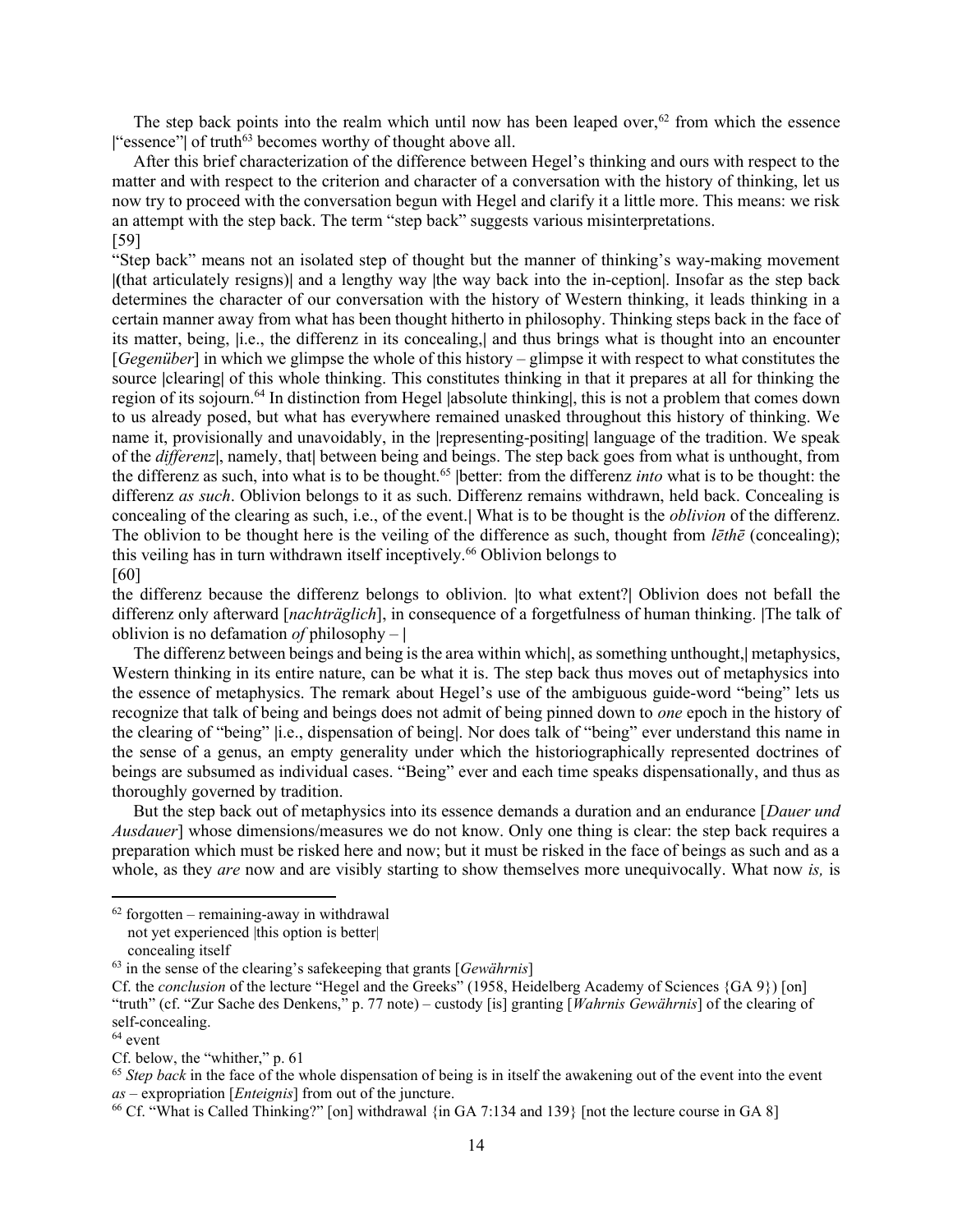engraved with the dominance of the essence of modern technicity [*Technik*]. This dominance is already presenting itself, in all regions of life, by manifold identifiable traits, such as functionalization, systematic improvement, automation, bureaucratization, communications [Information], |cybernetics|. Just as we name the representing of living things 'biology,' just so the presentation and full articulation of beings that are dominated by the essence of technicity can be called 'technology.'<sup>67</sup> The expression may [61]

serve as a designation for the metaphysics of the atomic age. Seen from the present and taken over from the insight into it,<sup>68</sup> the step back out of metaphysics into the essence of metaphysics is the step out of technology and the technological description and interpretation of the times, into the *essence*<sup>69</sup> of modern technicity, which is still to be thought.

 This indication ought to hold off the other obvious misinterpretation of the term "step back": the view that the step back consists in a historical return to the earliest thinkers of Western philosophy. The "whither," of course, to which the step back directs us, unfolds and shows itself only in the enactment of the step |(the way back into the in-ception)|.

 So as to win through the seminar a glance into the whole of Hegelian metaphysics, we chose as a temporary expedient a discussion of the section with which the first book of the Science of Logic, "The Doctrine of Being," opens. The section title already gives us, in every word, plenty to think. It reads: "With what must the beginning of science be made?" Hegel's answer to this question consists in the demonstration that the beginning is "of a speculative nature." This says: the beginning is neither something immediate nor something mediated. We tried to express this nature of the beginning in a speculative sentence: "The beginning is the result." In accordance with the dialectical plurality of meanings of the "is," this says several things. This is one: the beginning is – taking *resultare* in its literal meaning<sup>70</sup> – the rebound of the thinking that thinks itself out of the completion of the dialectical movement. |whither? into externalization toward the simple abstraction "being"| The completion of this movement, the absolute idea, is the closed whole unfolded within itself, the fullness of being. The rebound from this fullness yields the emptiness of being |i.e., the indeterminate immediacy – determination as mediation is begun from it|. In science [62]

(the absolute, self-knowing knowledge), the beginning must be made with this emptiness. The beginning and the end of the movement, and before them the movement itself, everywhere remains being. |"being": the idea – the absolute mediation of the thinking of thinking.| It essences as the movement, circling within itself, from fullness into the outermost externalization and again from there into self-completing fullness. Thus, the matter for thinking is for Hegel the thinking that thinks itself as being that circles within itself. |"being":  $-$  reality  $-$  the *actualitas* of activity  $-$  the pure (leaving behind no remainder), completed mediation.| In an inversion which is not only legitimate but necessary, the speculative proposition concerning the beginning runs: "The result is |"is"| the beginning." The beginning must authentically be made with the result, insofar as the beginning results from that result. |the result / the mediation that is completed, i.e., not ceasing but demanded in its full movedness.|

 This says the same as the remark which Hegel adds in an aside and in parentheses, near the end of the section about the beginning: "(and *God* would have the perfectly undisputed right that the beginning be made with him)" (Lasson edition, vol. I, 63 [SL 55]). According to the question that is the title of the section, we are now dealing with the "beginning of science." If science must begin with God, then it is the science of God: theology. This name is taken here in its later meaning of theo-logy as representation's assertions about God. *Theologos, theologia* initially means the mythopoetic saying of the gods, without reference to any creed or ecclesial doctrine.

 $67$  the human / the industrial economy / sociology

<sup>&</sup>lt;sup>68</sup> "Insight Into That Which Is," 1949  ${G A 79}$ 

 $69$  its own [das Eigene]

<sup>70</sup> [To leap back, to rebound]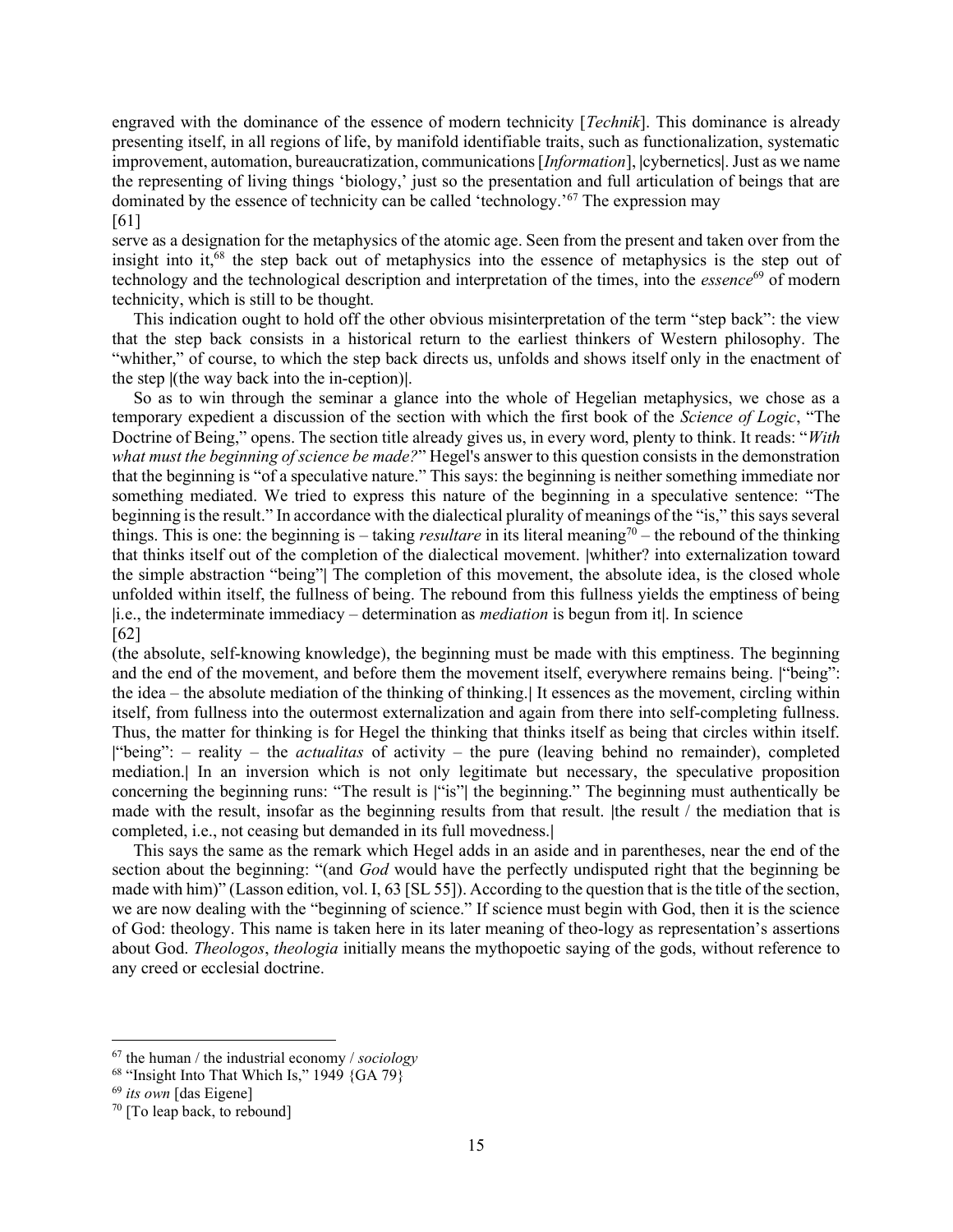Why is "science" – which since Fichte is the name for metaphysics – why is science theology? Answer: because science is the systematic<sup>71</sup> development

#### [63]

of knowing, the being of beings knows itself as this knowing, and thus is |"is"|<sup>72</sup> it in truth. Emerging during the transition from the medieval to the modern period, the schoolmen's title for the science of being, i.e., for the science of beings as such in general, is 'ontosophy' or 'ontology.' Western metaphysics, however, since its start with the Greeks, has been both ontology and theology, yet without being tied to these rubrics. For this reason, my inaugural lecture *What is Metaphysics*? (1929) defines<sup>73</sup> metaphysics as the question about beings as such and as a whole  $|on - hen / arkh\bar{e}|$ . The wholeness |the totality| of this whole is the unity |hen panta| of beings that unifies as the ground that brings forth. To those who can read, this means: metaphysics is onto-theo-logy. Someone who has experienced theology in his own roots, both the theology of the Christian faith and that of philosophy, would today rather remain silent about God in the realm of thinking. [Namely, Heidegger] For the onto-theological character of metaphysics has become questionable for thinking, not because of any kind of atheism, but from the experience of a thinking which has discerned in onto-theo-logy the still unthought unity of the essence of metaphysics. This essence of metaphysics, however, still remains what is most worthy of thought for thinking, as long as thinking does not arbitrarily – and therefore undispensed – break off the conversation with its dispensational tradition.

 In the fifth (1949) edition of "What is Metaphysics?," a new introduction explicitly refers to the [64]

onto-theological essence<sup>74</sup> of metaphysics. But it would be rash to maintain that metaphysics is theology because it is ontology. One will rather say: metaphysics is theology, an assertion about God, because God comes into philosophy. Thus the question concerning the onto-theological character of metaphysics is sharpened to the question: how does the god |and according to which sense of godhood *(theion)*? come into philosophy – not just modern philosophy, but philosophy as such? This question can be answered only after it has first been sufficiently unfolded as a question.

We can properly think through the question *How does the god come into philosophy*? only when that to which the god is supposed to come has become sufficiently clear: philosophy itself. As long as we search through the history of philosophy merely historiographically, we shall find everywhere that God has [already] come into it. But granted that philosophy, as thinking, is the free and spontaneously enacted selfengagement with beings as such, then the god can come into philosophy only insofar as philosophy, of itself and according to its essence, demands that and determines how the god comes into it. The question *How* does the god enter into philosophy? leads back to the question, What is the origin of the onto-theological essential constitution of metaphysics? But to take over the question posed thus means to enact the step back.

 In this step, we turn our thought to the essential lineage of the onto-theological structure of all metaphysics. We ask: how does the god come into metaphysics and, corresponding to god, theology, and with theology the onto-theological basic trait? We raise this question in a conversation with the whole of the history of philosophy. But we are questioning at the same time from out of a specific look at Hegel. This prompts us first to give thought to something rare/strange. [65]

 Hegel thinks being in its emptiest emptiness, that is, in its utmost generality. At the same time, he thinks being in its fully completed fullness. Still, he does not call speculative philosophy, i.e., philosophy proper,

<sup>&</sup>lt;sup>71</sup> meaning? Cf. Kant's Critique of Pure Reason, "The Architectonic of Pure Reason" {B 860}: "But I understand by a system the unity of manifold cognitions under one idea. This idea is the concept of reason in the form of a whole, insofar as through it the grasping of the manifold is determined a priori, as are the places of the parts among one another."

 $72$  the "is" of the speculative proposition and "reality."

 $^{73}$  But the *katholou* [universal] means in Aristotle at once the *koinotaton* and the *timiōtaton on* [most common, most honorable entity]. Kath holou [according to the whole] and hen [one] a designated kataphasis – legein ti kata tinos [saying something about something]

What permits of being said kath holou – when beings ta onta – einai [to be] – 74 Cf. Holzwege {GA 5:195}.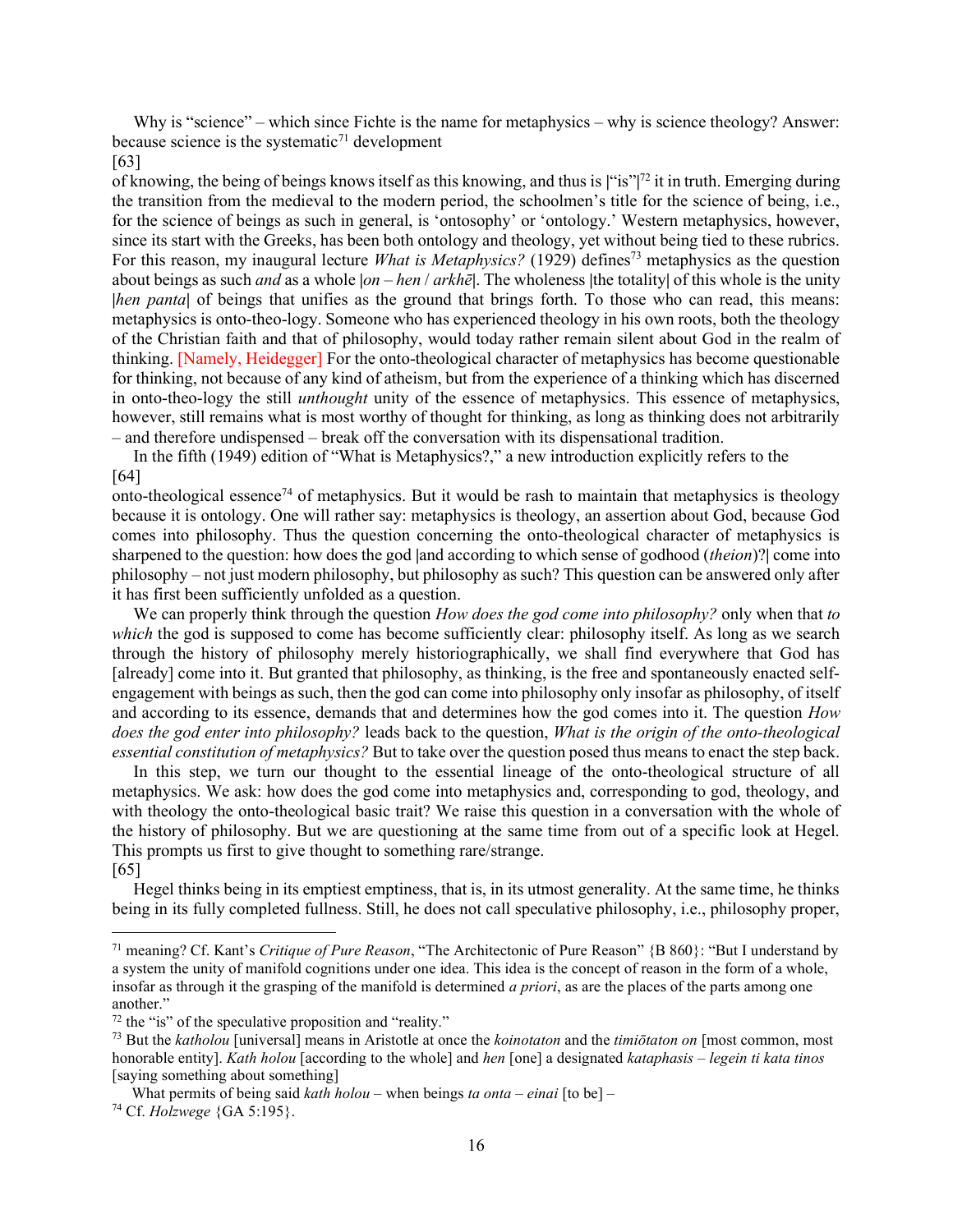onto-theo-logy, but rather "Science of Logic." By giving it this name, Hegel brings to light something decisive. It would be easy, of course, to explain the designation of metaphysics as "logic" by pointing out that for Hegel the matter for thinking is "the thought," understanding that word as a singulare tantum. The thought, thinking, is obviously and by ancient custom the theme of logic. Certainly. But it is just as incontestable that Hegel, faithful to tradition, finds the matter for thinking in beings as such and as a whole, in the movement of being from its emptiness to its developed fullness.

 But how can "being" decay/fall in the first place, so as to present itself as "thought"? How else than by the fact that being is engraved beforehand as  $|$ the $|$  ground,<sup>75</sup> while thinking – since it belongs together with being – gathers itself toward being as its ground, in the manner of fathoming the ground and accounting for the ground.<sup>76</sup> Being manifests itself as the thought [der Gedanke]. This means: the being of beings reveals itself as the ground that gives itself ground and accounts for itself. [Both] the ground and the ratio, according to their essential lineage, are the Logos, in the sense of the letting-lie-before that gathers: the hen panta [all is one]. Thus, "science," that is, metaphysics, is in truth "logic" for Hegel, not because the theme of science is thinking, but because *being* remains the matter for thinking; while being, ever since the dawn of its unconcealing in the character of Logos, of the ground that grounds, lays claim to thinking as accounting for the ground.

Metaphysics thinks beings as such, i.e., in general *koinotaton* better: what is most common. Metaphysics thinks beings as such, i.e., as

[66]

a whole |in their wholeness, but does not think the wholeness as such from its provenance, which can no longer be defined as "being"|. Metaphysics thinks the being of beings both in the groundgiving/comprehensive unity of what is most general, i.e., what is equivalently valid [Gleich-Gültigen] everywhere, and also in the unity – one that accounts for the ground – of the totality, i.e., of what is highest above everything. The being of beings is thus thought in advance as the grounding ground. Therefore, all metaphysics is at bottom, from the ground up, what grounds, which gives the account/reckoning [Rechenschaft] of the ground |reor, ratio; ratio in the Middle Ages = Rede, is called to account [Rede] by the ground, and finally calls the ground to account [Rede]/makes it accountable.

Why do we mention this? So that we may experience the shopworn titles 'ontology,' 'theology,' 'ontotheology' in their authentic gravity. At first and commonly, the titles 'ontology' and 'theology' are, of course, selected like other familiar ones: psychology, biology, cosmology, archeology. The final syllable, logy, means broadly and usually that we are dealing with the science of the soul, of living things, of the cosmos, of ancient things. But -logy hides more than just the logical in the sense of what is consistent and, generally, what befits assertion [Aussagemäßige], which structures, moves, secures, and communicates all scientific knowledge. In each case, the -Logia is the totality of a nexus of ground-accounting, within which nexus the objects of the sciences are represented with respect to their ground, i.e., are conceptualized. But ontology and theology are "-ologies" inasmuch as they fathom the ground of/comprehend beings as such and account for them as a whole. They give an account/reckoning [Rechenschaft] of being as the ground of beings. They are called to account by the Logos, and are in an essential sense governed by the Logos, i.e., the logic of the Logos. Accordingly, they are more precisely called onto-logic and theo-logic. More rigorously [sachgemäßer] and clearly thought out, metaphysics is: onto-theo-logic.

 We now understand the name "logic" in the essential [67]

<sup>&</sup>lt;sup>75</sup> Cf. Der Satz vom Grund  ${GA 10}$ .

<sup>&</sup>lt;sup>76</sup> [There are three closely related terms in the German text: "*begründen*" (to account for), "*ergründen*" (to give [or fathom] the ground), and "*gründen*" (to ground). In a consultation, Heidegger clarified the relation of these terms as follows: "Begründen" has to do with beings and is ontic. "Ergründen" belongs to being and is ontological. "Gründen" is the relationship of "begründen" and "ergründen" and encompasses both. (Tr.)] [This note from Stambaugh should be compared with GA 45, §§20-28, where begründen (there translated 'founding') establishes correctness, gründen sets this back into unconcealment of what-is, while ergründen interrogates unconcealment as such (i.e., the truth of beyng).]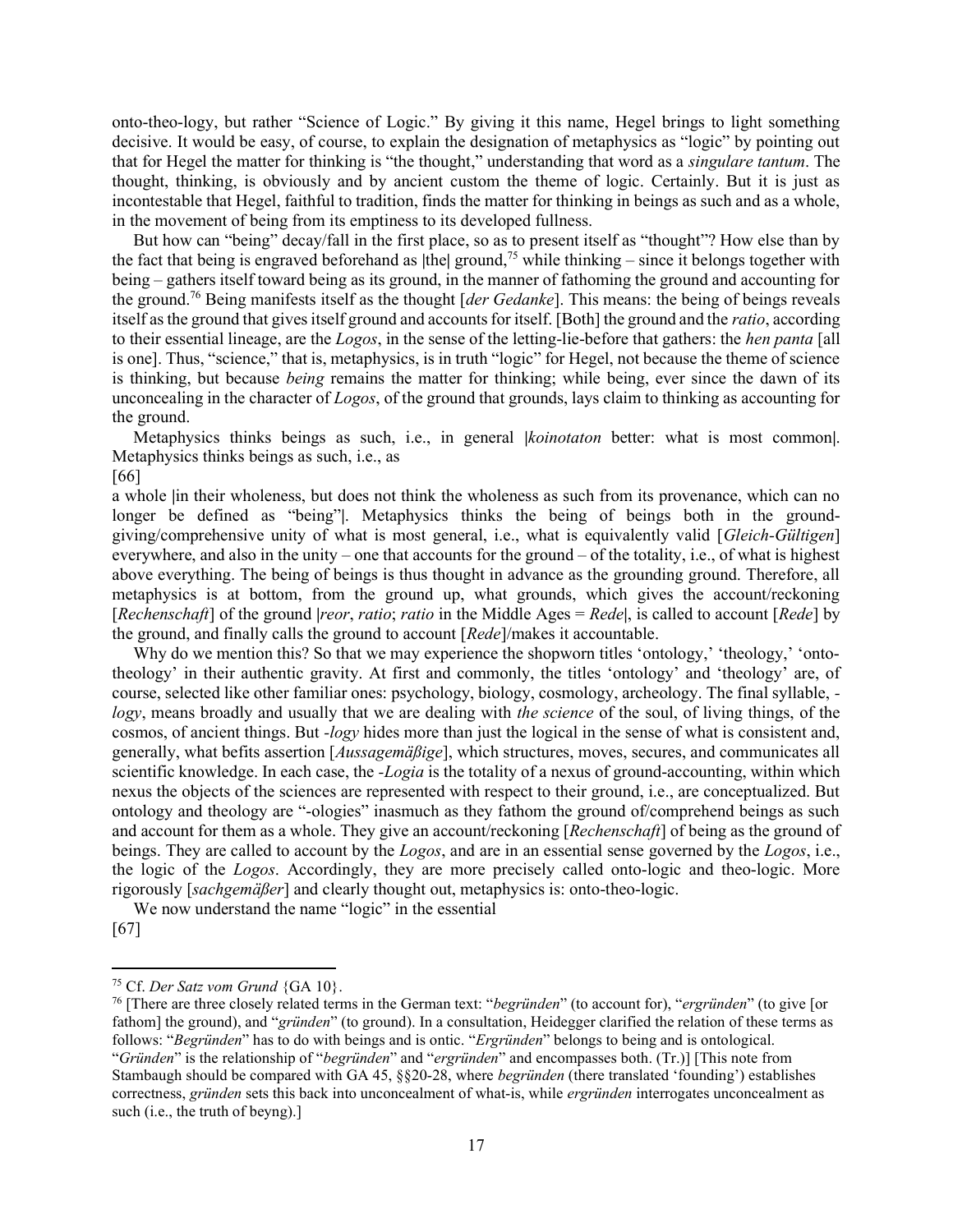sense, which also includes the title used by Hegel and thus for the first time elucidates it: namely, as the name for that kind of thinking which everywhere fathoms and accounts for the ground of beings as such within the whole in terms of being as the ground  $(Logos)^{77}$ . The fundamental trait of metaphysics is ontotheo-logic. We should now be in a position to explain how the god comes into philosophy.

 To what extent is an explanation successful? To the extent that we attend to the following: the matter for thinking is beings as such, i.e., being las being of beings. Being shows itself in the ground's kind of essence [*Wesensart*]. Accordingly, the matter for thinking, being as the ground, is thought fundamentally only when the ground is represented as the primary ground,  $pr\bar{o}t\bar{e}$  arkh $\bar{e}$ . The originary matter for thinking presents itself as the primal cause [Ur-Sache], the causa prima that corresponds to the account-giving regress toward the ultima ratio, the final reckoning. The being of beings is fundamentally represented in the sense of the ground only as *causa sui*. This is the metaphysical concept of God. Metaphysics must think in the direction of God because the matter for thinking is being, but this as ground in manifold ways: as Logos, as hupokeimenon [underlying thing], as substance, as subject.

 This explanation presumably defends something correct, but it remains thoroughly inadequate for discussing/situating the essence of metaphysics. For metaphysics is not only theo-logic but also onto-logic. Metaphysics, first of all, is neither only the one nor *also* the other. Rather, metaphysics is theo-logic because it is onto-logic. It is onto-logic because it is theo-logic. The onto-theological essential constitution of metaphysics cannot be explained in terms of either theologic or ontologic, even if an explanation could ever do justice here to what remains to be considered.

 Namely, the following still remain unthought: from what unity ontologic and theologic belong together, the provenance of this

[68]

unity, and the distinction of the distinguished ones which this unity unifies. The problem here is obviously not a union of two independent disciplines of metaphysics, but the unity of *what* is in question, and in thought, in ontologic and theologic: beings as such qua universal and first *at one with* beings as such qua highest and last. The unity of this unifying is of such a kind that what is last in its own way accounts for the ground of what is first, and what is first in its way for what is last. The difference between the two ways of ground-accounting itself falls into the still-unthought distinction we mentioned.

 The essential constitution of metaphysics consists in the unity of beings as such qua universal and |of beings| qua the highest. [cf. Aristotle, *Metaphysics E.1*]

 Our task here is to situate the question about the onto-theo-logical nature of metaphysics first of all simply as a question. Only the matter itself can direct us into the place situated by the question about metaphysics' onto-theological constitution and can do so such that we attempt to think the matter for thinking more rigorously [sachlicher]. The matter for thinking has been handed down to Western thinking under the name "being." If we think about this matter just a bit more rigorously [sachlicher], if we attend more carefully to what is contested in the matter, then [the following] shows itself: being means always and everywhere: the being of beings.<sup>78</sup> The genitive in this phrase is to be thought as an objective genitive. Beings means always and everywhere: the beings of being; here the genitive is to be thought as a subjective genitive. It is, however, with certain reservations that we speak of a genitive with respect to object and subject, because these terms, subject and object, in their turn stem from a particular engraving of being. Only this much is clear, that when we deal with the being of beings and with the beings of being, we deal in each case with a differenz.

Thus, we think being rigorously [sachlich] only when we think it in its differenz from beings, and beings in their differenz from being. The differenz thus comes expressly into view. [69]

If we try to represent it, we will at once find ourselves misled into grasping the differenz as a formal relation [eine Relation] which our representing has added to being and to beings. Thereby, the differenz is reduced to a verbal distinction [*einer Distinktion*], to something set apart by our intellect [*Verstand*].

 $77$  Cf. Der Satz vom Grund {GA 10}.

<sup>78</sup> Cf. Holzwege {GA 5:176f}.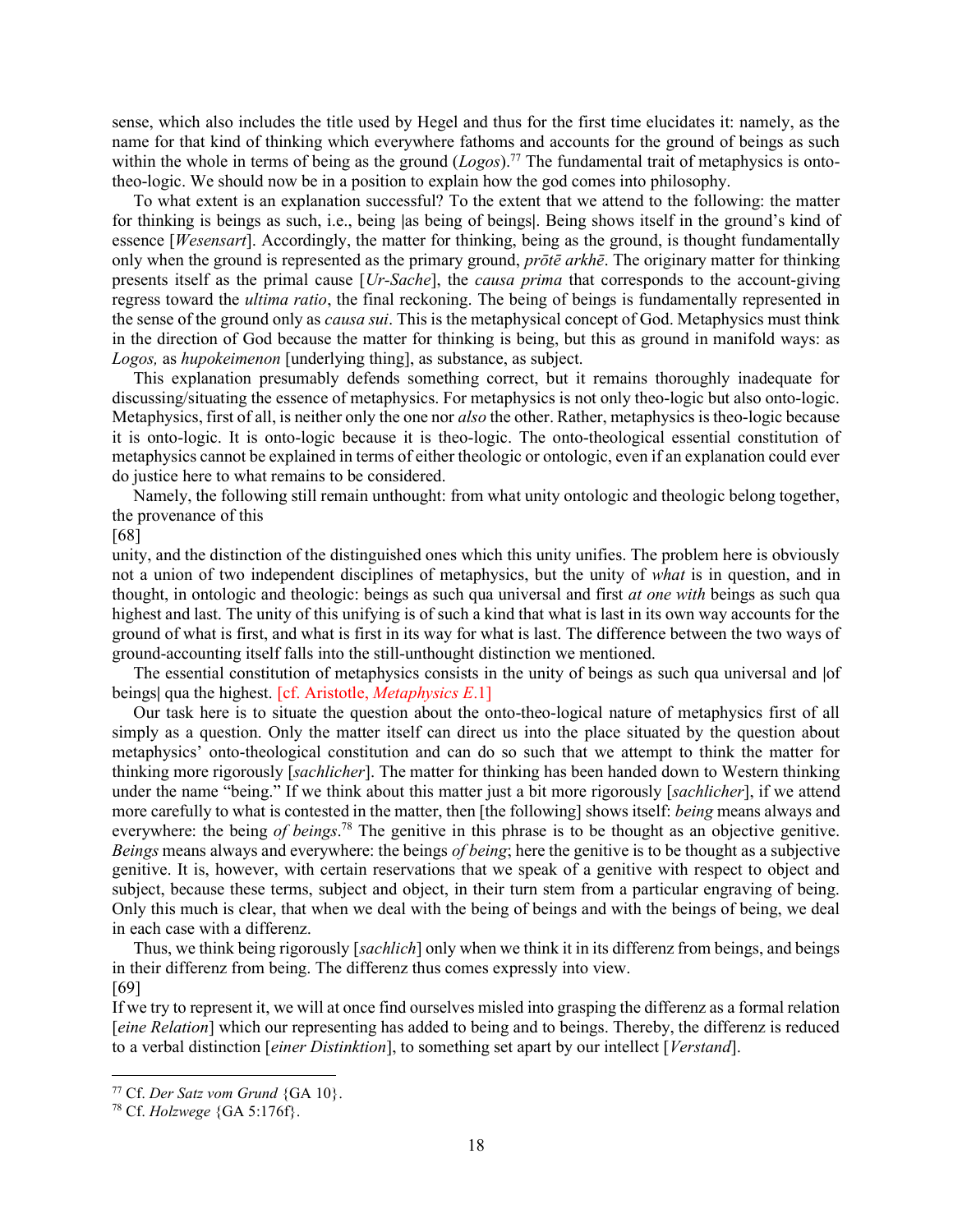Yet if we assume that the differenz is a contribution from our representing, the question arises: a contribution toward/to what? One replies: to beings. Good. But what does that mean: "beings" |and how the toward/to|? What else could it mean than: such things as *are*? |intransitive "are"| Thus, we destroy the supposed contribution, the representation of a differenz from being. But "being" itself says: being, which is beings. |transitive "is"| There, whither we were supposed to first bring along differenz as an alleged contribution, we always already encounter being and beings in their differenz. It is as in Grimm's fairy tale The Hedgehog and the Hare: "I'm already here." Now, one could deal with [verfahren] this strange state of affairs – that being and beings are in each case already found from out of the differenz and within it<sup>79</sup> – in a crude manner and explain it as follows: our representational thinking just happens to be so structured and constituted that it everywhere, over its own head and out of its own head, as it were, adds the differenz between beings and being ahead of time. [the a priori; Kant] Much might be said, and much more might be asked, about this explanation that is seemingly illuminating but is also too quick. Above all: where does the "between" come from, into which the differenz |what differs| is, so to speak, supposed to be inserted?  $[cf.]$ What is a Thing?]

We shall discard all views and explanations, and attend instead

[70]

to the following: what is named 'differenz' we find everywhere and always in the matter for thinking, in beings as such; we find it so indubitably that we do not at all first become aware of it as such |explicitly|. Nor does anything compel us to notice it. Our thinking is free either to let the differenz as such go unthought or to consider it explicitly as such |i.e., as what?|. But this freedom does not hold in every case. Unexpectedly, it may happen that thinking finds itself called upon to ask: what does it say, this being that is named so often? If being |nevertheless| shows itself hereby immediately as the being of ... , thus in the genitive of the differenz, then the preceding question more rigorously [sachlicher] runs: what do you make of the differenz if being as well as beings appear,<sup>80</sup> each in its own way, by virtue/from out of the differenz? |differenz lets appear – makes available| To do justice to this question, we must first bring ourselves to the differenz in a rigorous [sachgemäßes] encounter [Gegenüber].<sup>81</sup> This encounter [Gegenüber] opens itself to us if we enact the step back. For as this step gains for us the de-distancing [*Ent-Fernung*], what is near gives itself as such for the first time; nearness comes to its first shining. By the step back, we let the matter for thinking, being ((being of beings)) as differenz, go free into an encounter, one which can remain thoroughly objectless. |how so? In a letting-say-for-itself – ; no representing or accounting for the ground.|

 Still looking at the differenz, though by the step back already releasing it into what is to be thought, we can say: the being of beings means: being which is beings. [71]

The "is" here speaks transitively, in transition.<sup>82</sup> Being here essences in the manner of a transition to beings. Nonetheless, being does not abandon its place and go over to beings, as though beings could |be beings| beforehand without being, could be approached by being for the first time. Being crosses over (that), in revealing comes over (that) which first arrives as something unconcealed from itself only by such |in such| coming-over [or overwhelming: Überkommnis]. Arrival means: to shelter itself in unconcealment:

Aus – Einander – tragen [to sustain each other, or to bear out toward one another] "by clearing" but precisely this  $\angle$  but precisely this

<sup>80</sup> They do not appear, but are covered over by "differenz" in its "unity" from out of the event and their belongingtogether – how experienced? needed re-signingly in the event

<sup>79</sup> Sustainment [Austrag]

Thereto, the essence of ground

Essence of "truth" – i.e., "unconcealing" (still on the basis of Dasein!)

 $81$  over against us/face to face with us – no stand against/no object [kein Gegen stand]

we? belonging to the "against"

<sup>82</sup> "transitive" not in the ontic-ontological sense

Being as *transcendens* simply! This reference only wants to say: being – "is" not a being – (being "is" in no way). What is transitive: letting; making available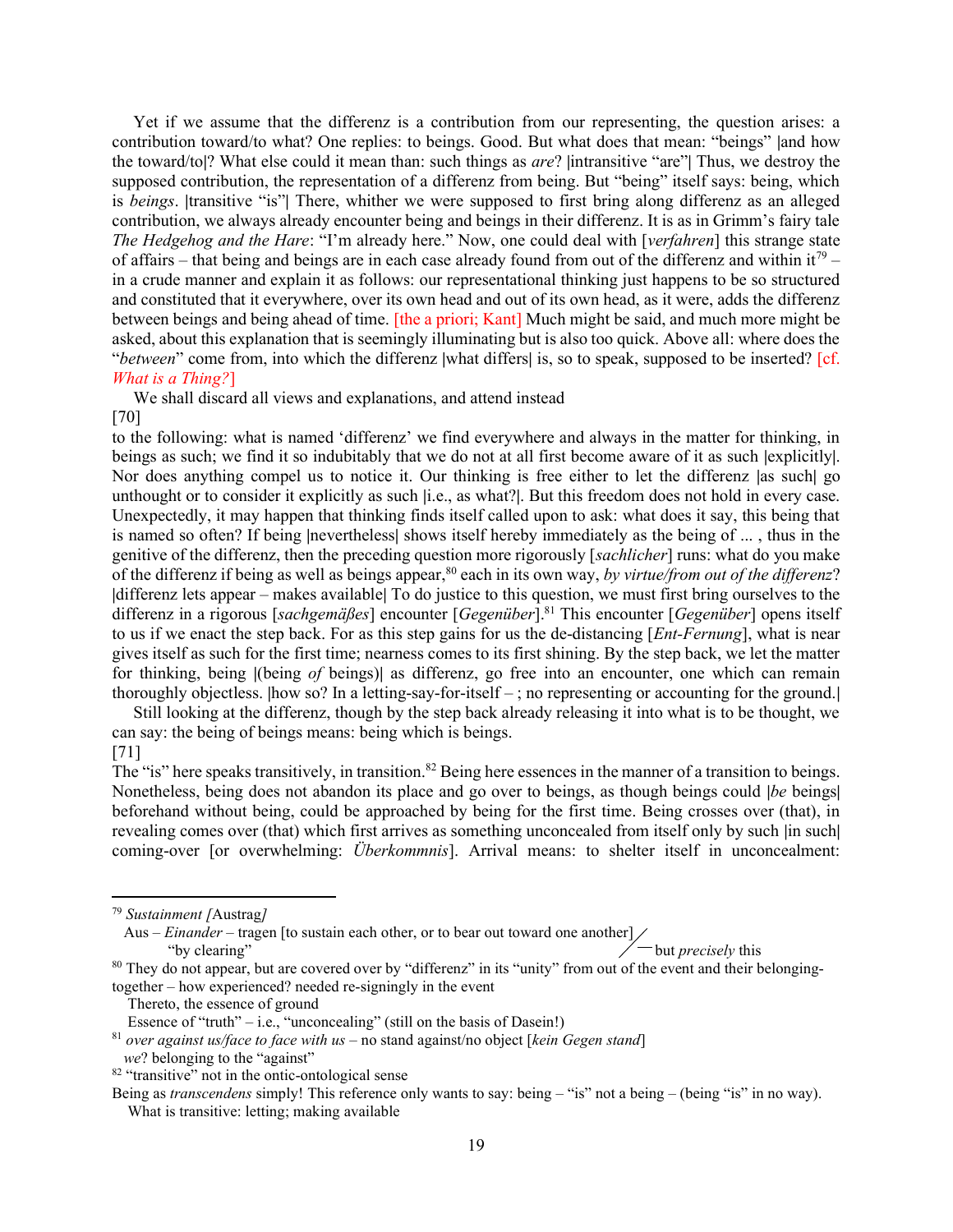therefore, to presence enduringly [anwähren] as sheltered: to be an entity |be what-is|. [Here we have overshadowing and advent; cf. On Inception.]

Being shows itself as the overwhelming that unconceals as the clearness [*Lichtnis*]; i.e., as the overwhelming that clears|. Beings as such appear in the manner of the arrival that shelters itself in unconcealment.

 Being, in the sense of the overwhelming that reveals, and beings as such, in the sense of arrival that shelters itself, essence as what is thus distinguished [*Unterschiedenen*] from out of the same, the divergence [*Unter-Schied*]. [here the fall back] The divergence alone first grants and holds apart the between, in which the overwhelming and the arrival<sup>83</sup> are held toward one another, are borne away from and toward each other. The differenz of being and beings, as the divergence of |i.e., as cleared between for| overwhelming and arrival, is the *sustainment* of the two *that unconceals and shelters*. In the sustainment there prevails<sup>84</sup> a clearing of what veils itself and closes itself off; this prevailing bestows the apart- and toward-one-another of overwhelming and arrival.

By attempting to consider the differenz as such |in the oblivion of the sustainment as clearing|, [72]

we do not make it disappear |giving up|; rather, we follow it  $|-$  whither?| into its essential provenance. Underway toward this, we think the sustainment of overwhelming and arrival. This is the matter for thinking, thought with more rigor [*sachlicher*] after a step back: being, thought from out of the differenz.

Here there is required, of course, a remark in the interstices, one concerning our talk  $|$ talk of "being" about the matter for thinking – a remark that ever anew demands our attention. When we say "being," we use the word in its widest and most indeterminate generality. But already when we speak merely of a generality, we have thought being in an unsuitable way. We represent being in a way in which it, being, never gives itself. The manner in which the matter  $[Sache]$  for thinking – being – relates  $[verhält]$  itself remains a unique state of affairs [Sachverhalt]. |the uniqueness of being!| Initially, our customary ways of thinking can only ever clarify it inadequately. This we shall try to show by an example, bearing in mind from the start that nowhere in beings is there an example [*ein Beispiel*] for the |verbal| essence of being, presumably because the essence of being is itself the game [das Spiel].

Hegel at one point<sup>85</sup> mentions the following case to characterize the generality of the universal: someone wants to buy fruit in a store. He asks for fruit. He is offered apples and pears; he is offered peaches, cherries, grapes. But the shopper rejects all that is offered. He wants, at any price, to have fruit. Now, what was offered to him in every instance is fruit, and yet, it turns out, fruit cannot be bought.

 It remains infinitely more impossible to represent "being" as the general characteristic of particular beings. It  $|$ event – as the it – which "gives" by owning gives being<sup>86</sup> only ever [73]

in this or that dispensational engraving: Phusis, Logos, Hen, Idea, Energeia, Substantiality, Objectivity, Subjectivity |absolute idea|, the Will, the Will to Power, the Will to Will. But it does not give these dispensational [structures] aligned in rows, like apples, pears, peaches, lined up on the counter of historical representation. [being is finite, historical]

 And yet, did we not hear of being in the historical order and sequence of the dialectical process that Hegel thinks? Sure. But even here, being gives itself only in the light that has cleared itself for Hegel's thinking. |light and clearing| That is to say: the manner in which it, being, gives itself [to a particular thinking], is itself determined in each case from the way in which it clears itself  $|$ makes itself available /  $\Lambda$ letheia|. This way, however, is a dispensational, an always epochal engraving, which essences for us as

<sup>83</sup> Arrival: having-arrived/arrivedness [Angekommenheit].

To presence enduringly [Anwähren] into having-arrived.

<sup>&</sup>lt;sup>84</sup> The reigning/prevailing of world: event of the four-fold

The reigning/prevailing of the sustainment: event –

<sup>85</sup> Encyclopedia, §13.

 $86$  Letting-presence – as allowing presencing

Allowing: dispensing: giving: owning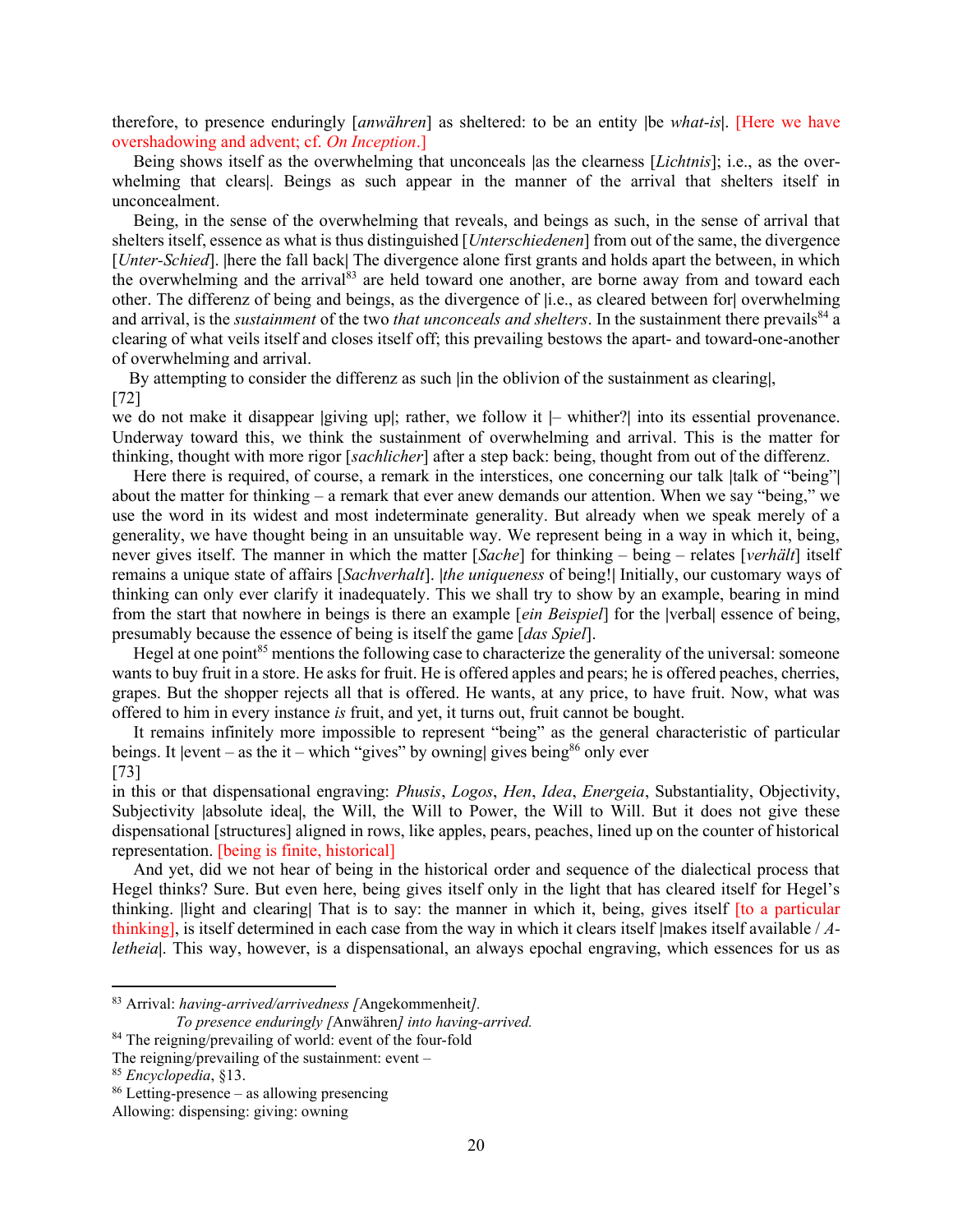such only when we let it go free into its own having-been. We attain to the nearness of what is dispensational only through the momentary<sup>87</sup> suddenness of recollection. The same also holds for the experience of the temporary engraving of the differenz of being and beings, to which corresponds a temporary interpretation of beings as such |metaphysics|. What has been said holds above all also for our attempt, in the step back out of the oblivion of the differenz as such, to recollect this differenz as the sustainment of overcoming that unconceals and arrival that shelters itself. Indeed, it is announced to a more precise listening that in this saying of sustainment we already let what-has-been come to word, insofar as we recollect unconcealing and sheltering  $|A$ -letheial, transition/crossing-over<sup>88</sup> (transcendence) and arrival (presencing). In fact, it may be that even through this situating of the differenz of being and beings into sustainment as the suburb of their essence,

#### [74]

something pervasive comes to shine forth [zum Vorschein] which pervades the dispensation of being from its beginning to its completion. [Looking for unity in being's essencing] Yet it remains difficult to say how this pervasiveness is to be thought, if it is neither something universal, valid in all cases, nor a law guaranteeing/securing the necessity of a process in the sense of the dialectical. [Here the puzzle: what unifies the manifold meanings/engravings of being?]

 That alone on which our fore-having now depends is the insight into a possibility of thinking the differenz as sustainment such that it becomes clearer to what extent the onto-theological constitution of metaphysics has its essential provenance in the sustainment that starts the history of metaphysics, governs throughout its epochs, and yet remains everywhere concealed as the sustainment, and thus remains forgotten in an oblivion that still withdraws itself |oblivion of being|. [beyng = sustainment here]

In order to facilitate that insight, let us consider being, and in it the differenz |initially only as / being, not beings, and in that the sustainment |the belonging-together of both|, on the basis of the engraving of being by which being has cleared itself as  $Logos$ , as the ground.<sup>89</sup> [= a regress from a particular dispensation] In the overwhelming that unconceals, being shows itself as the letting-lie-before of what arrives,<sup>90</sup> as the grounding in the manifold ways of bringing forth and bringing before us |[i.e.,] of originarily thought forming/imaging<sup>ol 91</sup> Beings as such, the arrival that shelters itself into unconcealment, are what is grounded, which as

[75]

grounded and thus effected |whence "effecting"?| in turn grounds in its own way, namely, it effects, i.e., causes. The sustainment of what grounds and what is grounded as such not only holds the two apart from one another, it holds them toward one another. The ones carried apart from one another are held in the tension [verspannt] of the sustainment such that not only does being ground beings as |the| ground, but beings for their part ground being, cause it, in their way. Beings are capable of such only insofar as they "are" the fullness of being: as what is most in being [*das Seiendste*].

 Here our meditation attains an exciting connection. Being essences as Logos in the sense of ground, of letting-lie-before. The same Logos, as the gathering of what unifies, is the Hen. This Hen, however, is twofold: the unifying One in the sense of what is everywhere first and thus most universal *[koinotaton]*; and at the same time, the unifying One in the sense of what is highest (Zeus) *|timiotaton*|. In grounding, the Logos gathers everything into the universal, and in accounting for the ground, it gathers everything from out of the unique. It may be noted in passing that the same Logos, moreover |better: above all|, shelters in

|

for that there is no metaphysical title available, because already thought from the event

<sup>89</sup> Cp. French: "fonds" = ground; lands – estate [*Vermögen*]

<sup>91</sup> Forming/imaging [Bilden]: pestle [pilon is French] – to strike forth [her-vor-stoßen] – to fetch/to bring [holen]

<sup>87</sup> Sein und Zeit, 385 {GA 2: 509}.

 $88$  Yet the *coming-over* is not the inversely directed "transcendence"

fond: cf. Descartes, *Discourse on Method* [Part II], batir dans un fonds [to base in a ground] – [this means:] batir sur des fondements [to base on the foundations]

 $90$  and conversely: the letting-lie-before shows itself – seen *purely* from beings – as overwhelming over these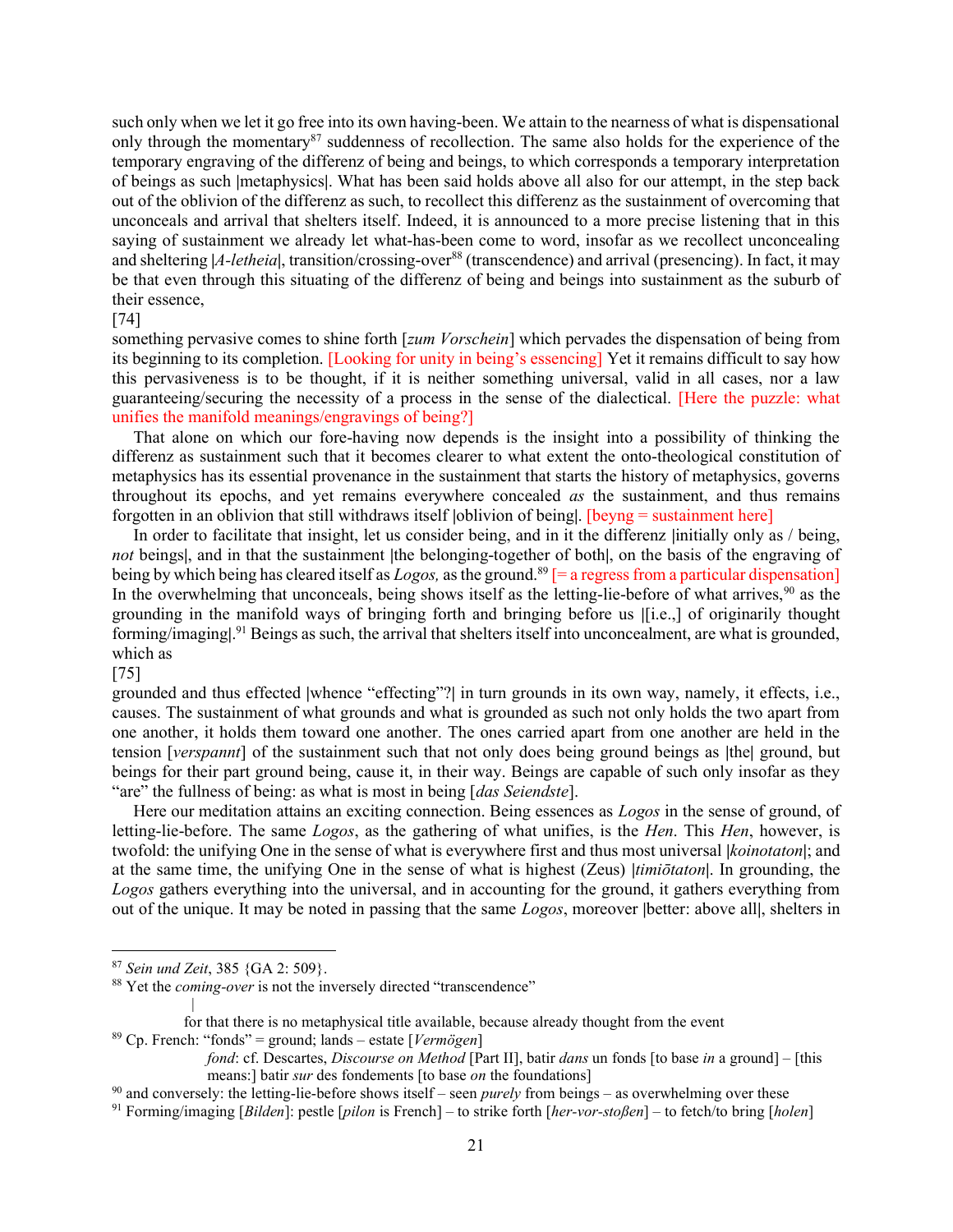itself the essential lineage of the engraving of language's essence  $|$  assertion – proposition / keisthai, thesis and thus determines the manner of saying as something logical in a very broad sense.

 Inasmuch as being essences as the being of beings, as the differenz, as the sustainment, the apart-fromand toward-one-another of grounding and accounting for the ground endures, being grounds beings, and beings, as what most are, account for the ground of being. One overwhelms the other, one arrives in the other. Overwhelming and arrival appear reciprocally in each other in the reflection. Spoken from out of the differenz, this means: the sustainment is a circling, the circling round one another of being and beings. Grounding itself appears within the clearing of the sustainment as something that is, which thus itself, as a being, demands the corresponding accounting for the ground through a being,

# [76]

i.e., causation, and indeed causation by the highest cause. [an echo of the fourfold's mirror-play]

One of the classic instances of this state of affairs [Sachverhalt] in the history of metaphysics is found in a generally neglected text from Leibniz, which we call for short "The 24 Theses of Metaphysics" (Gerhardt, Die Philosophischen Schriften von Gottfried Wilhelm Leibniz, VII, 289 ff.; cf. M. Heidegger, Der Satz vom Grund [The Principle of Reason, GA 101, 1957, 51 ff.). $92$ 

 Metaphysics corresponds to being as Logos and is accordingly everywhere, in its principal trait, logic, but a logic that thinks the being of beings – accordingly, the logic determined from what differs in the differenz: onto-theo-logic. |not logic as meditation on the *logos* as saying – language|

 Insofar as metaphysics thinks beings as such as a whole, it represents beings with respect to what differs in the differenz, without attending to the differenz as differenz.

What differs shows itself as the being of beings qua universal and as the being of beings qua highest.

 Because being appears as ground, beings are what is grounded; the highest being, however, is what accounts for the ground in the sense of the first cause. When metaphysics thinks beings with respect to the ground that is common to every being as such, then it is logic as onto-logic. When metaphysics thinks beings as such as a whole, i.e., with respect to the highest being, which accounts for the ground of everything, then it is logic as theo-logic.

 Because the thinking of metaphysics stays engaged in the differenz which is unthought as such, metaphysics is both ontology and theology in a unified way, from out of the unifying unity of the sustainment.

 The onto-theological constitution of metaphysics stems from the prevailing of that differenz which holds apart from and toward one another being as ground and beings as [1] what is grounded and [2] what gives account for the ground; this holding out/enduring [*Aushalten*] accomplishes the sustainment [*Austrag*]. |Aus-trag [carrying outward]: shining-forth [Vorschein] (that conceals) of the event| [the hope hidden in metaphysics; cf. "The Turn"]

#### [77]

What is so named refers our thinking to the realm which the guide-words of metaphysics – being and beings, the ground and what is grounded – no longer suffice to say. For what these words name, what the manner of thinking that is guided by them represents, stems, as what differs, from the differenz. Their provenance no longer allows itself to be thought within the scope of metaphysics.<sup>93</sup>

 The insight into the onto-theological constitution of metaphysics shows a possible way to answer, from the essence of metaphysics, the question, *How does the god come into philosophy*? [How? That means: 1. In what manner? 2. In what shape?|

 The god comes into philosophy through the sustainment, which we think initially as the suburb of the essence of the differenz between being and beings. The differenz constitutes the ground-plan in the construction of the essence of metaphysics. The sustainment yields and gives away being as the ground that

<sup>93</sup> No longer: to ask concerning its provenance – this on the  $Holzweg$ ; rather: to let differenz and transcendence go to engage oneself in the "identity" of being and beings

 $92$  Now cf. *Nietzsche* II  $\{GA\ 6.2, 414\}$ .

but that means: to convert [or to twist free: verwinden] identity into the event as the sanction [Befugnis] of the four-fold / the thing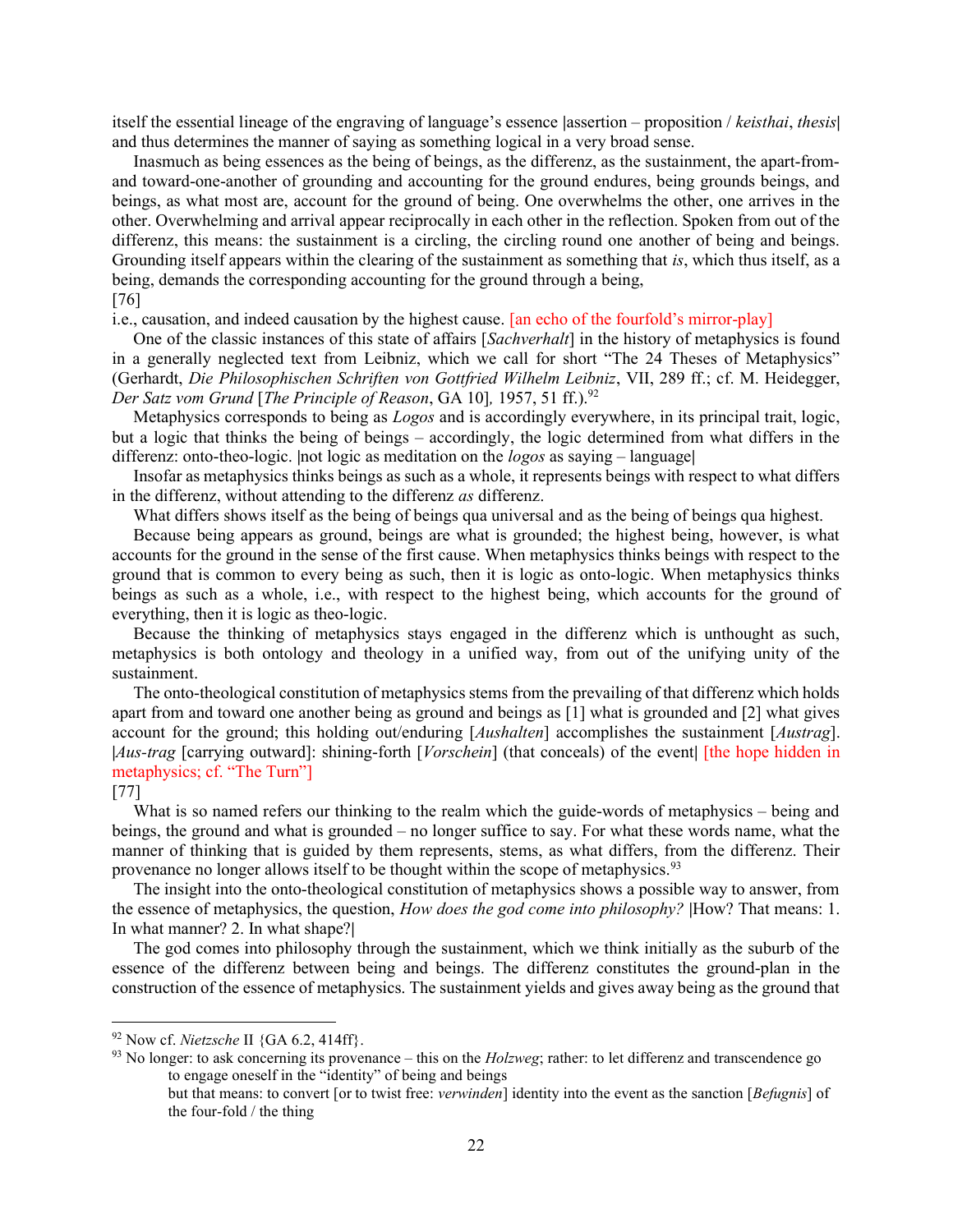brings forth, which ground itself requires the accounting that befits [gemäßen] it from what is accounted for by it, i.e., requires causation by the most originary thing. This is the cause as *causa sui*. That is the legitimate name for god in philosophy. Humans can neither pray nor can they sacrifice to this god. Humans can neither fall to their knees in awe before the *causa sui*, nor play music and dance before this god.

 Accordingly, the god-less thinking which must give up |in the step back from metaphysics into its essence; inadequate! the god of philosophy, god as *causa sui*, is perhaps closer to the divine god. Here this means only: god-less thinking is freer for |i.e., broader and more prepared for| the god than onto-theo-logic would like to admit.

This remark may throw a little light on the path  $|path? \rightarrow$  sojourn|;

[78]

what is underway to this path is a thinking that enacts the step back, back out of metaphysics into the essence<sup>94</sup> of metaphysics, back out of the oblivion of the differenz as such into the dispensation |dispensation as one suddenness of the event| of the self-withdrawing concealing of the sustainment.

 No one can know whether and when and where and how this step of thinking unfolds itself into an authentic (used in the event) path and course and road-building. It could be that the dominance of metaphysics entrenches itself, to wit |namely|, in the shape |meaning here essence: i.e., in the *positionality*| of modern technicity with its fascinating, rushing developments. It could also be that everything that results by way of the step back becomes merely exploited and absorbed |and thereby disregarded and given over in the most dangerous ways| by the advancing metaphysics in its own way, as the result of a representational thinking.

 Thus, the step back would itself remain unenacted, and the path that it opens and points out would remain untrod.

Such considerations impose themselves  $\left[dr\right]$  *drängen sich auf* easily, but they have no gravity in relation to a wholly other difficulty through which the step back must pass.

 The difficulty lies in language. Our Western languages are, each in different ways, languages of metaphysical thinking. Whether the essence of Western languages is in itself engraved only metaphysically, and thus engraved permanently by onto-theo-logic, or whether these languages grant other possibilities of saying, which means at the same time possibilities of telling non-saying, [79]

must remain open.<sup>95</sup> The difficulty to which thoughtful saying remains exposed has appeared often enough in the course of this seminar. The little word "is," which speaks everywhere in our language and tells of being even where being does not expressly step forth, contains the whole dispensation of being – from the estin gar einai of Parmenides, to the "is" of the speculative proposition in Hegel, to the dissolution of the "is" in the positing of the will to power with Nietzsche |and to the formalization of language in logical positivism|.

 The glance into this difficulty that comes from language should protect us from hastily recasting the language of the thinking attempted here into the coin of a terminology, and from talking tomorrow of sustainment, instead of devoting all our efforts to thinking through what has been said. For what was said, was said in a seminar. A seminar, as the word implies, is a place and an opportunity to scatter a seed here and there, a seed of reflective thinking [Nachdenkens] which some time or other may sprout in its own way and bring forth fruit.

<sup>&</sup>lt;sup>94</sup> instead of "to essence" (verbal)

to endure (by granting)

say: owning [Eignen] |ownage [Eignis]|

which brings (lets come) something to itself, so that it can appear *as* itself. Owning [Eignung] (transitive)

as ap-propriating.

 $95$  Cp. Unterwegs zur Sprache, 267f. {GA 12:255ff.}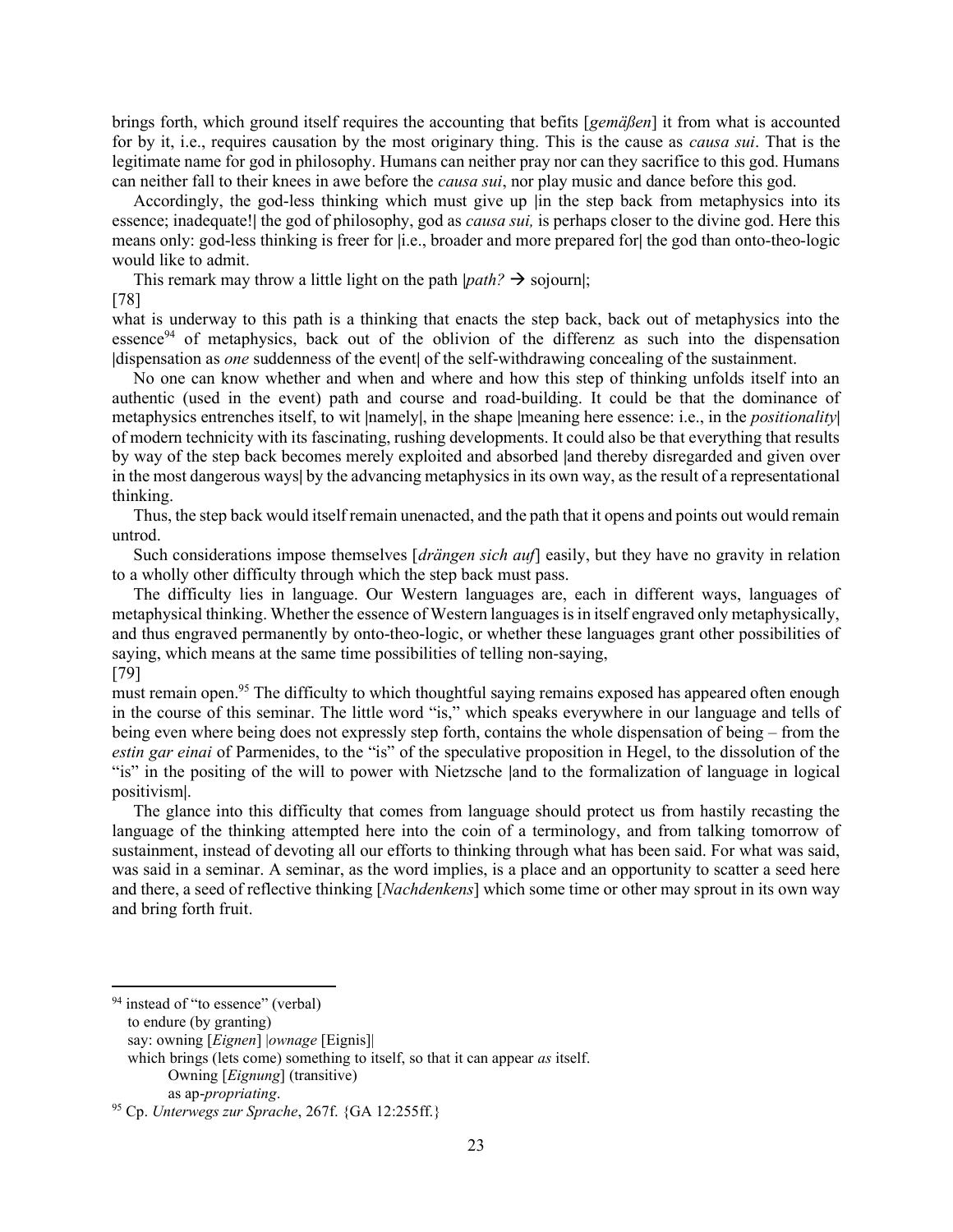## [83]

Appendix

Not to get rid of not to dive below [p.] 49 but: to away-ken [ent-wachen] from forgetful representing into articulate renouncing [Ent-sagen] to follow the hint of the reciprocal (using  $-$  two-folded) consignment. What's inadequate in the still-metaphysical imprisonment in the "leap" ("leap" incompatible with articulate renunciation  $-$  ) ("principle/leap") and to jump over the "departing leap" ([pp.] 41, 45, 49 and 50, 58) "Entrance" as first stirring [Entwachen] into the clearing this stirring requires no leap. to wake away [entwachen] from representing and reckoning into articulate renouncing [Entsagen] that says the fourfold [Vierfalt] of the event. The inceptive shape of reckoning with… and of accounting for [Begrundens]. "something *as* something" To follow the hint of the reciprocal owning of being and the human – but in the four-fold  $[Ge-Viert]$ .

In the Foreword, p. 29 pointed to the connection of identity  $$ i.e., event – and thing – i.e., four-fold  $/Ge-Viert$ .

### Supplement to the Foreword

[87]

to argue

#### (to argue to show

# to point out

# to persuade

### $elenkh\bar{o}$  – )

enarges (cf. lecture, 1964 Gadamer Seminar {"The End of Philosophy and the Task of Thinking"})  $arguo = to let illustrate, to brighter up.$  (to unshelter) Meillet. Etymological Dictionary 3<sup>96</sup> 1951, p. 81f. (thus the arguing still within the *alētheuein*) argutus – clear argumentum

<sup>96</sup> A. Ernout, A. Meillet, Dictionnaire Étymologique de la Langue Latine. Histoire de Mots. 3rd Edition. Paris, 1951.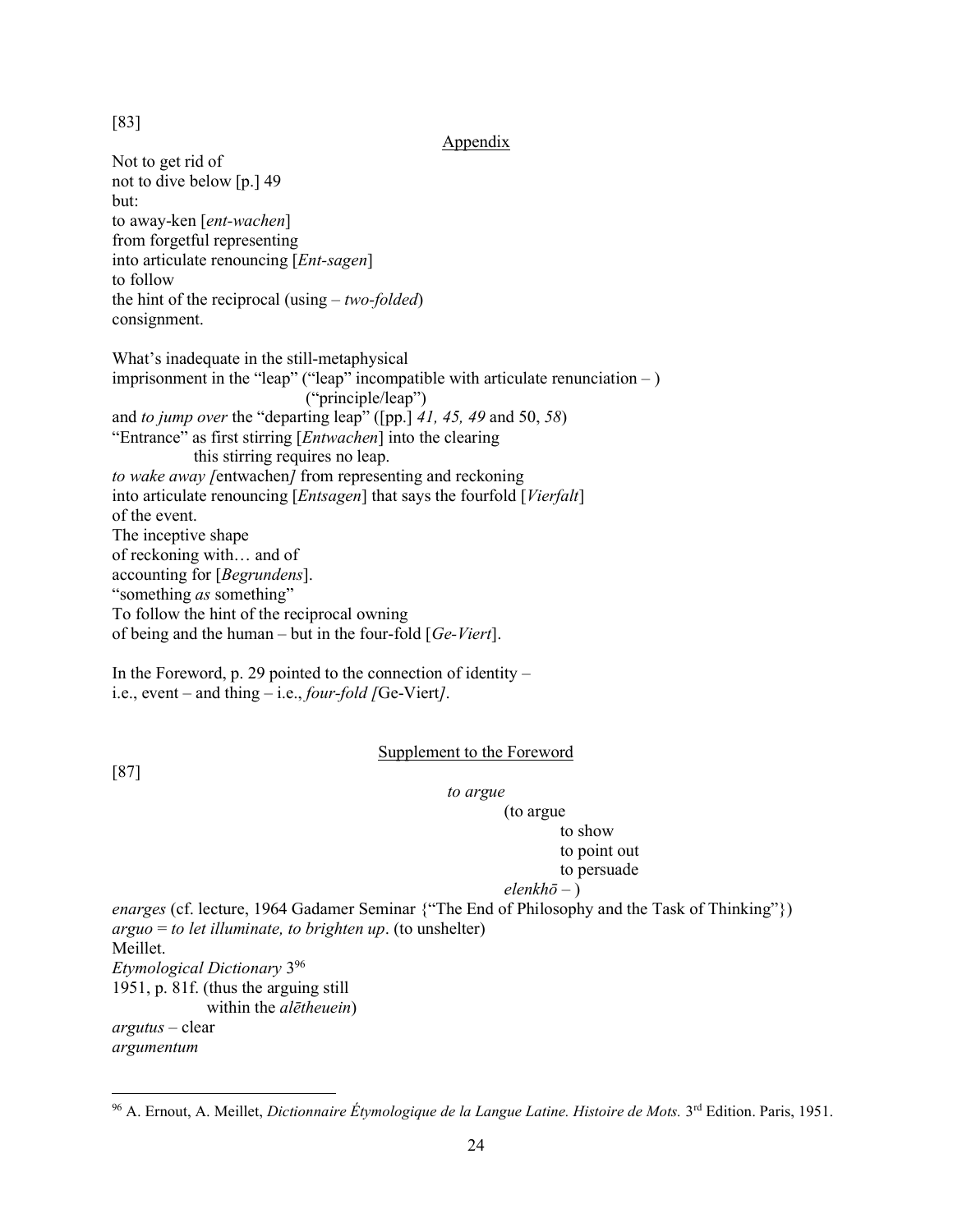Cicero, Topica 8 argumentum esse … rationem, quae rei dubiae faciat fidem [argument is] to procure faith, assent, trust in a doubtful thing

Supplements to The Principle of Identity

[91]

Supplements I

Cover

What's "really" in-sufficient about the lecture: "The Principle of Identity"

The way-making movement of the principle as assertion of identity to ap-propriating the  $\text{first stirring}$  [*Ent-wachen*]

Already the glance toward "Identity" puts everything askew in a necessary way.

[92]

Sheet 1

Ground and Event

In the abyssal ground – where no more grounding and yet not nothing || || || || || || the *ap-propriating*  ap-propriating and four-fold [Ge-Viert] ap-propriating and the "sustainment" of the opposed parties ↓ bringing about Ground – as "what bears" – by underlying – upon which something "stands" standing on … Sub| -stanz standing – against –  $\mathcal{N}$  and  $\mathcal{N}$  are the set of  $\mathcal{N}$  through a positioning Standing – as borne | standing upon Standing as positioned | positioned/placed before [re-presented] namely never to "presencing"

\*Ground-Principles [Grund-Sätze] Positings [Setzungen] of the ground Positions Being of the ground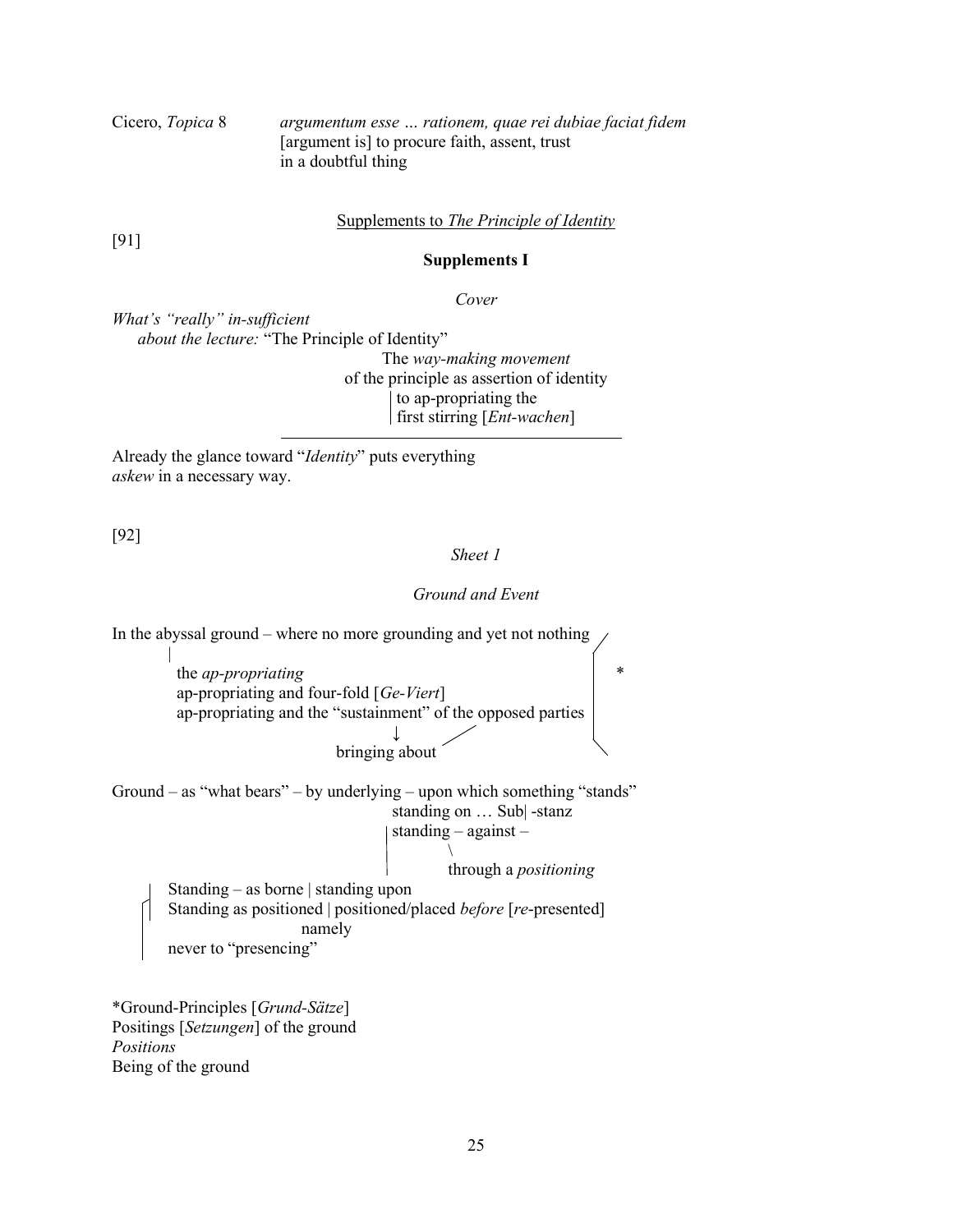[93]

### Sheet 2

Cf. the critical annotations to "The Principle of Identity" Principle and leap – here unbefitting – not leaping – but awakening into the event – Hence, instead of "basic principles/leaps [Sätze] of thinking" principles [Prinzipien] of thinking Prinzip:  $arkh\bar{e}$  – beginning and in-ception To re-work the whole text accordingly.

The in-ception of thinking. The call  $-$ 

### Sheet 3

\*

The situation of the lecture from principle [Satz] as assertion to principle [Satz] as leap unbefitting

[94]

# Sheet 4

| Identity from the event                                   |
|-----------------------------------------------------------|
| cf. The Principle of Identity, p. 48                      |
| Identity: 1) familiar through the "principle of identity" |
| "logic"                                                   |
| 2) Fichte – Schelling – Hegel – Onto- $\log y$ –          |
| $Onto-theo-$                                              |
| <i>whence</i> determined here? Being as <i>Hen</i> [one]! |
| I as identity of subject and object                       |
| the absolute and absolute knowing                         |
| 3) to gar auto – Parmenides                               |
| To belong to-gether – and <i>hen</i> one-ness             |
| 3a) the transformed <i>auto kath auto</i> –               |
| tauto                                                     |
| to auto                                                   |
| topos                                                     |
| 4) event itself – the <i>topo</i> $\log y$                |
| in its saga                                               |
|                                                           |

[95]

Sheet 5

Fichte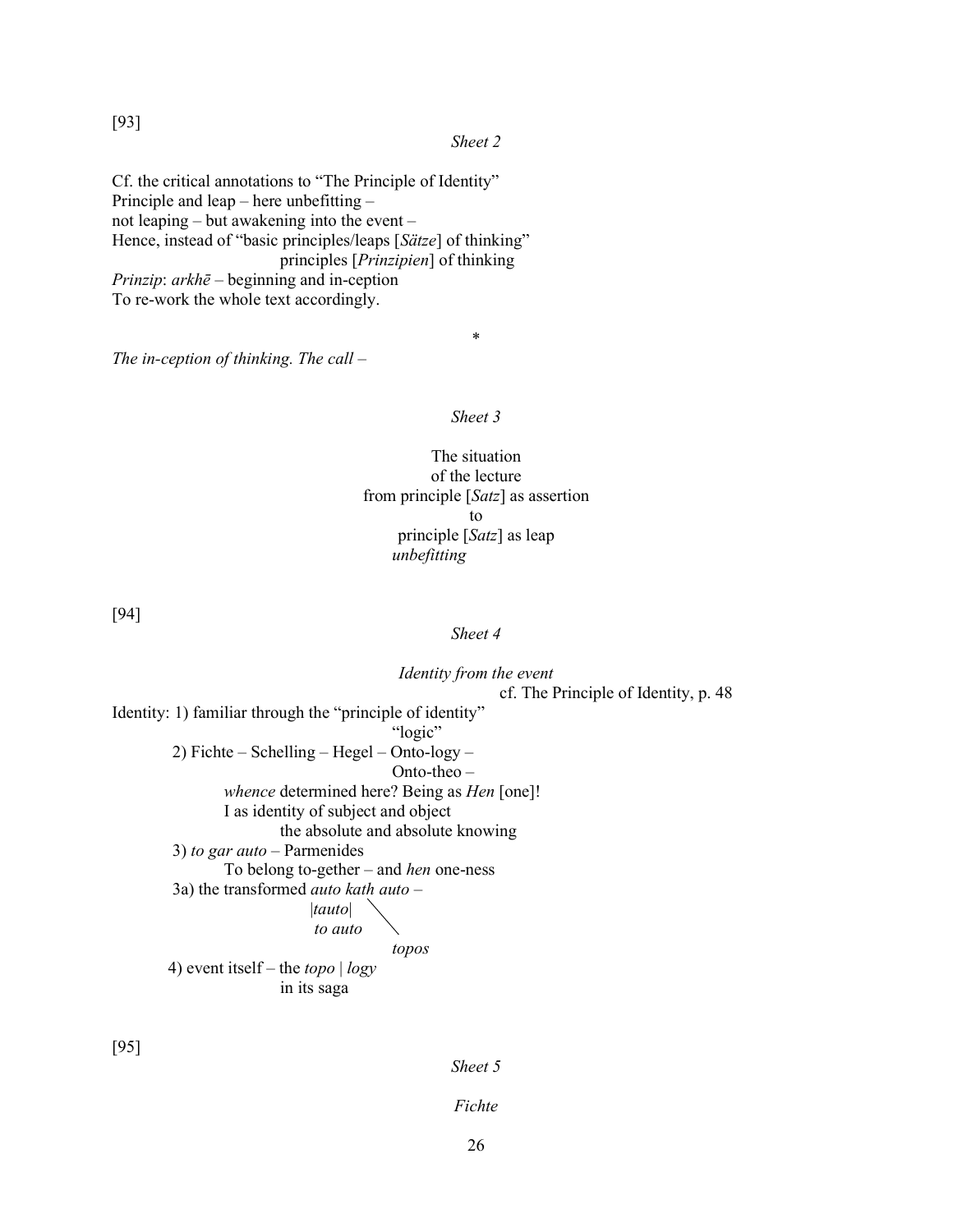The positing-against: of the not-I (is) primordial action, not to be derived from the positing. (far rather the positing isolated from the positing-against?)

The letting-stand-against first grants objectivity and thus possibility of affection. "Affection" "in truth" already an activity of the I Objects are productions of the I. Where the stance of this knowing from out of self-knowing? Third book of The Definition of Man "the fundamental character of knowing: to be *illuminating evidence*"

 | "light"

> W. Schulz 21 Introduction to the publication of the letters between Fichte and Schelling<sup>97</sup>

[96]

#### Sheet 6

Neither leap (cf. Identity and Differenz, p. 41, 45) nor entrance, p. 41 "principle [Satz]"

because already "admitted" by the event into the event – but how? To become at-home in the already (lived-in) homeland

 | not yet properly/expressly lived-in but? cf. Identity and Differenz, p. 41, 45

# Sheet 7

to gar auto… first announcement of being's dispensation [Seinsgeschicks] "being" dispensed to "thinking"

likewise the "differenz"

 also pertains to being's dispensation [seinsgeschicklich] and therefore surrender [Preisgabe] no lineage [Herkunft] to be inventively thought

[97]

—

## Sheet 8

"Identity" as event no "principle  $[Satz]$ " – but "saga"? |saga and Satz|

<sup>97</sup> {Fichte – Schelling. Briefwechsel. / Einleitung von Walter Schulz / Theorie 1 Suhrkamp Verlag 1968. / The citation placed in quotation marks comes from Schulz's introduction.}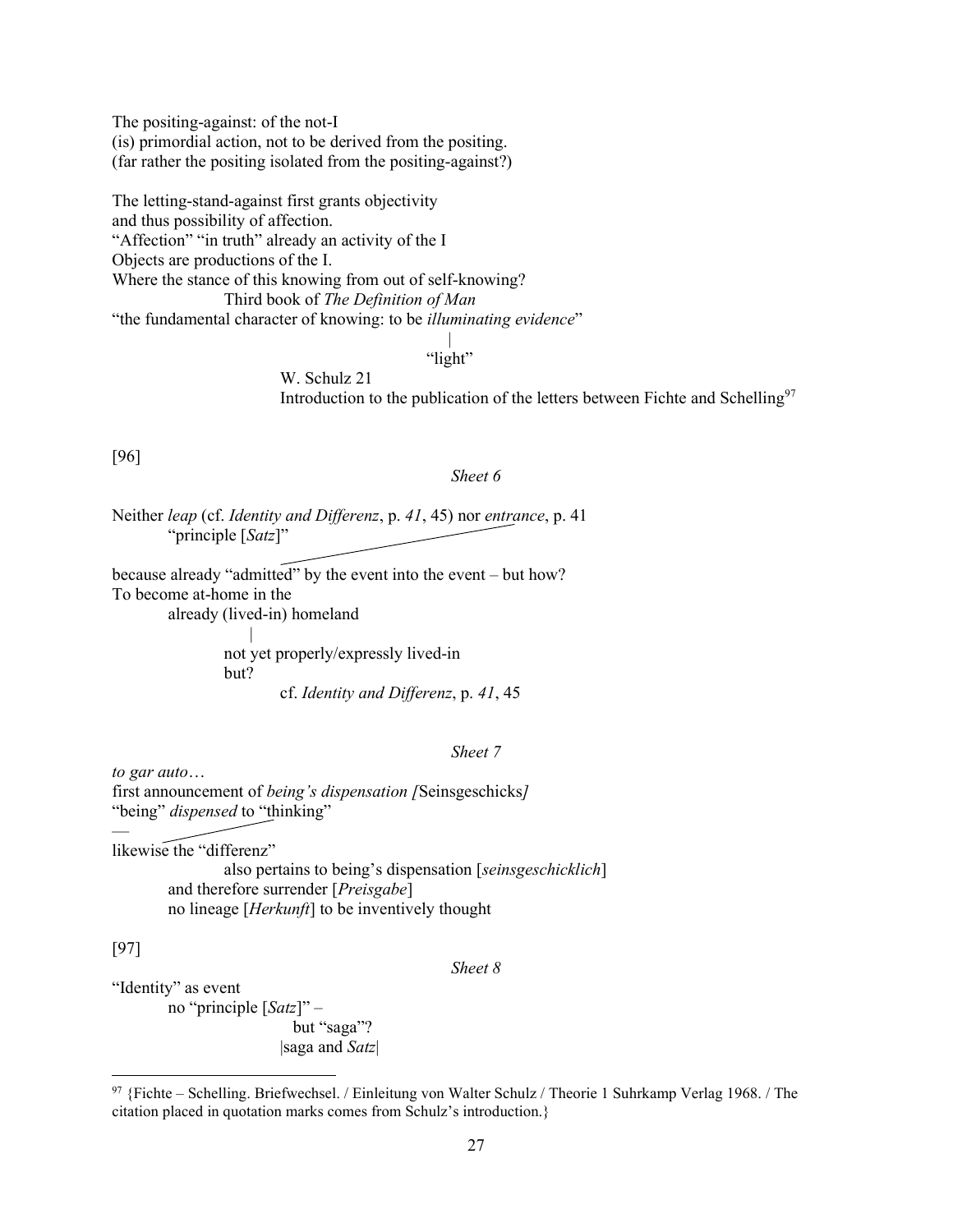no entrance but awakening (brightening up) clearing.

### Sheet 9

"Identity" as event tolerates no principle as the saying that befits it  $$  which saying itself belongs to it (to the event).

[99]

### Supplements II

Cover

On the Lecture (1957) The Principle of Identity

Sheet 1

# To "The Principle of Identity"

1. Talk of the "constellation of being and the human" inadequate, if being and the human are each taken for themselves and then put together (one knows not in which realm). | better: "the *belonging* together"

2. the *attempt to let positionality be experienced*, p. 44ff., does not distinguish clearly enough between customary representing and the listening that articulately renounces. too unmediated and too reaching-ahead –

see p. 77, footnote. {marginal note 126 [here 93]}

Metaphysics is only overcome – i.e., entirely left behind to itself, so that it can no longer have a voice [*mitsprechen*] in thinking, when "transcendence and differenz" have twisted free (The Preliminary I 35  ${G A 102}$ ) – and, with them, every possible point of attack for onto-theo-logic.

#### Sheet 2

### to the identity lecture

This, too, not yet freely said from out of the even, although what is to be said and the mode of experiencing are recognized. cf. p. 41, 42, 46

[100]

# Sheet 3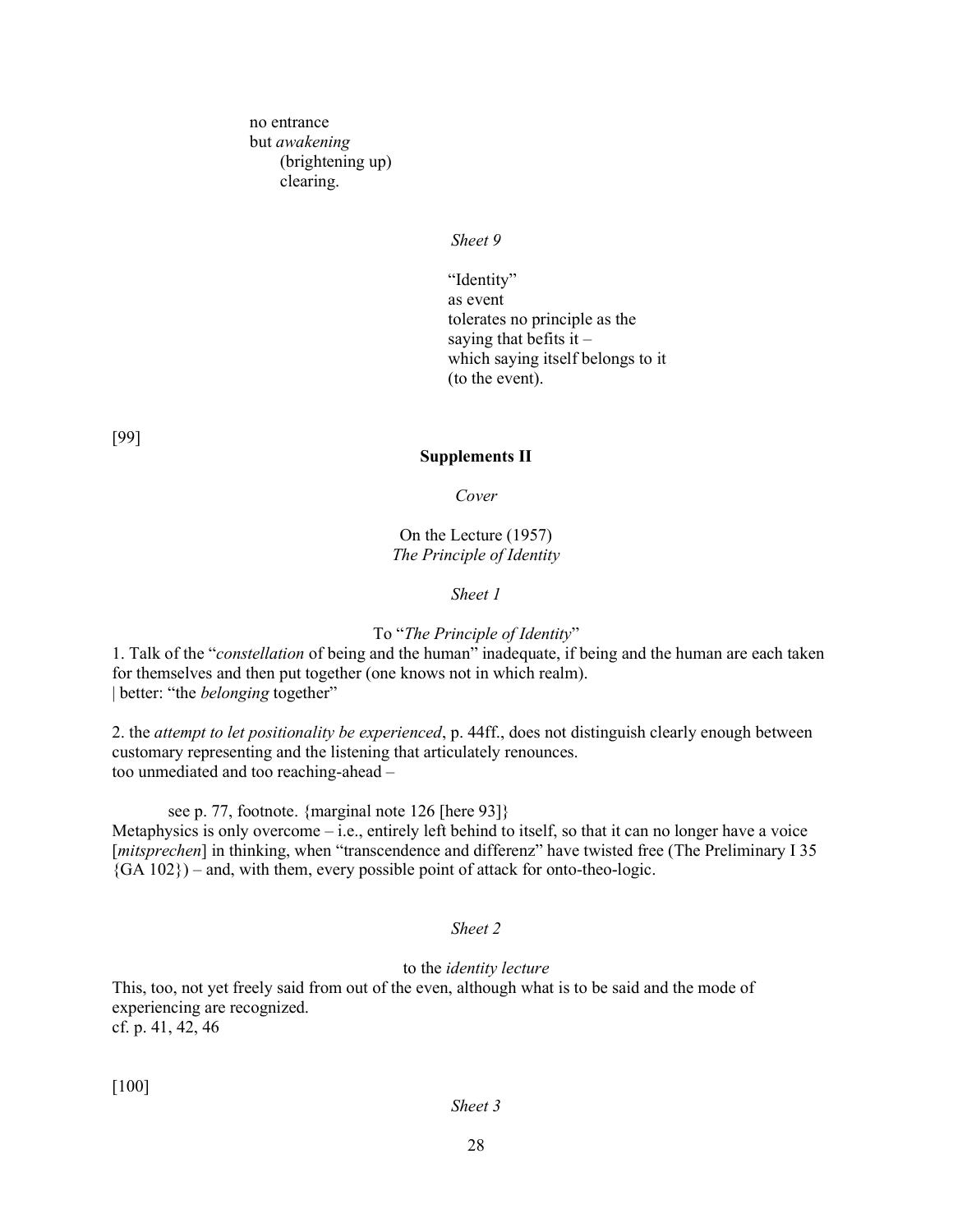## Identity lecture (cf. lecture series summer semester 1957 Basic Principles of Thinking) see transcript {GA 79}

*Identity:* belonging together

↓belonging together of being and being-human

↓this as positionality

 $\ln \theta$  that – in the positioning that gathers up – the owning as self-withdrawing

↓initial appearance [Vorschein] for the appropriating expropriation

↓event and proper domain (the in-finite relational holding-away)

Owning and reaching: usage

Owning and joining of the juncture: the fitting sanction [Be-Fugnis]

Language – as saga of the proper domain.

[101]

# Sheet 4

# To the Identity-Lecture

see appendix to the text  $\{p. 83\}$ 

Like all public expositions, it also makes allowances for the usual metaphysical representing. The thinking attempted remains determined in the *transition* from metaphysics into articulate renunciation.

Thus, it does not come to a wager out of suddenness  $-i.e.,$  to awakening from oblivion as first stirring [*Entwachen*] into the event of the fourfold  $[Ge-Vierts]$ .

Though suddenness does not exclude the backward glance into tradition – yet the relation to the latter remains abyssally grounding.

In the identity-lecture, the thinking in transition shows itself already through the theme (starting with the "principle of identity") and, accordingly, in the talk of

"entrance" (out of metaphysics) into the event.

Departing leap (*from* metaphysics) into the abyssal ground (oscillation of the event).

Although still thinking in transition, the guiding insight is:

– identity not a characteristic of being, but: essence of being [is] a dispensation [Geschick] of identity qua event – not merely a reversal of this sort: identity not a determination of being,

but being a determinacy of identity. There is here no support for reversals, which presuppose the constancy of what's reversed – while precisely everything is changed.

[102]

Sheet 5

The Principle of Identity

The *embarrassment* – in the "step back" – ambiguous and to be spoken misleadingly.

The "belonging-to-one-another of the human and being"

said askew: 1. Being not over against

but event, which as realm turns to use [*verwendet*] the human, as the one who dwells, into the fitting sanction.

- 2. Not just the human ap-propriated as the one used
	- but the human as belonging in the fourfold  $[Ge-Viert]$ .

This the authentic embarrassment of metaphysical thinking. Accordingly, also the starting-point of "thinking and being"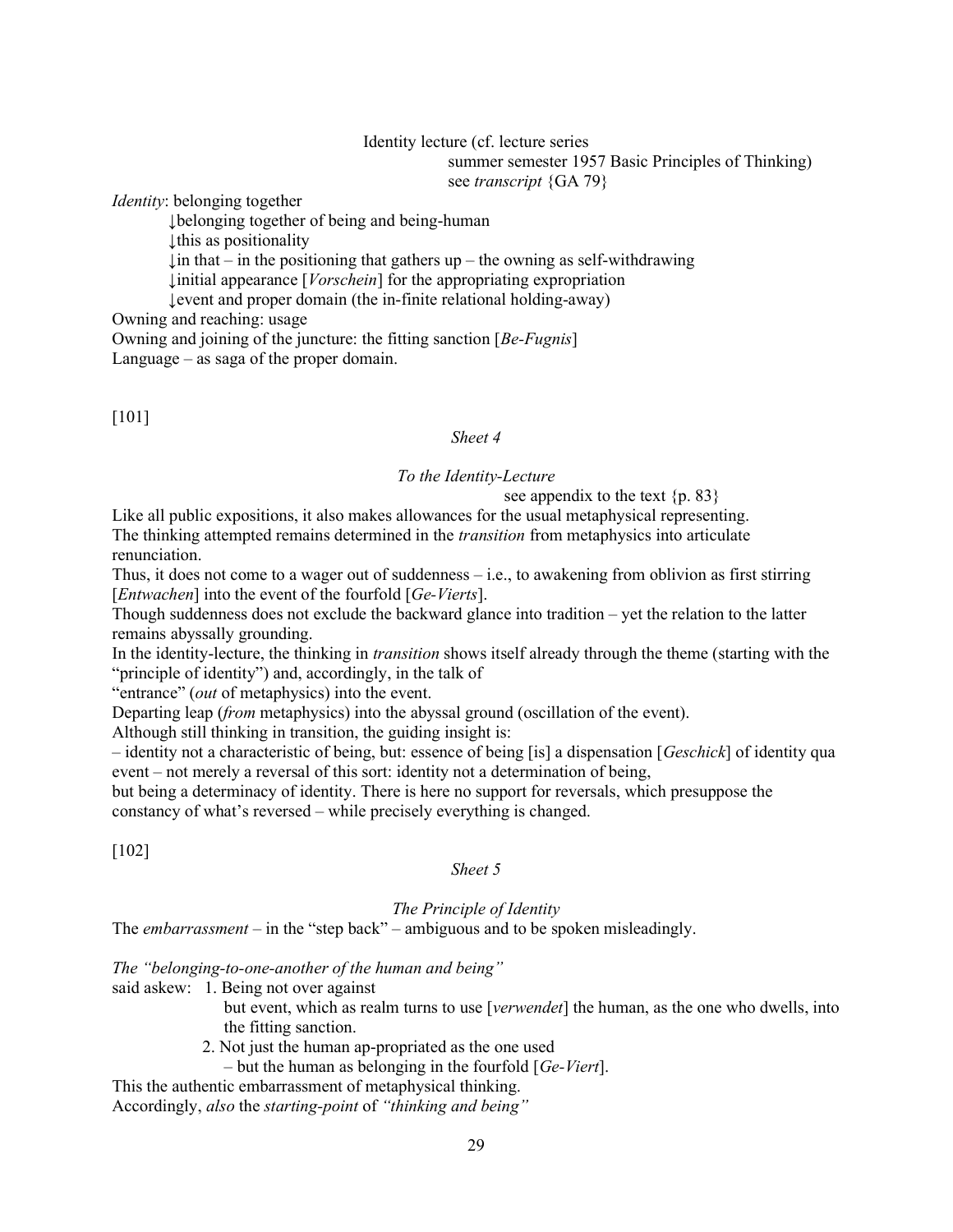even: being and time? Or yet otherwise! with time – the questioning look ahead into the event.

# Sheet 6

# To "The Principle of Identity"

Through and through said from the *transitional* step back, thus ambiguous and *properly misinterpretive –* p. 41! no "leap  $[Satz]$ " in the sense of setting oneself apart, – of a departing leap even less – if already "principle  $[Satz]$ " – "positing  $[Setzen]$ " out of event within event – the *consigning* displacement into awakening.

still more: the assimilative dis-lodging out of oblivion, to lay forth, into the fitting sanction.

| Supplements to<br>The Onto-Theo-Logical Constitution of Metaphysics<br>[106] |                                                                                  |  |
|------------------------------------------------------------------------------|----------------------------------------------------------------------------------|--|
|                                                                              | Sheet 1                                                                          |  |
| Hegel - Heidegger                                                            |                                                                                  |  |
| the thing                                                                    | the thought                                                                      |  |
|                                                                              | the sustainment                                                                  |  |
| The criterion for conversation                                               | inclusion [ <i>Einbezug</i> ]                                                    |  |
|                                                                              | emancipation [ <i>Freilassen</i> ]                                               |  |
| the character of the conversation                                            | sublation                                                                        |  |
|                                                                              | step back                                                                        |  |
| the thinghood<br>of the thing<br>conflictual straits                         | the one-fold of mediation (thoughtness)                                          |  |
|                                                                              | the guidance/consultation [Ratsal] of the<br>juncture of relational holding-away |  |

[107]

Sheet 2

Hegel Heidegger 1. The completion of philosophy

2. History

to 1) a) How does philosophy complete itself in Hegel's system? not otherwise than in Hegel's sense – speculative as of the *thought* – of thinking